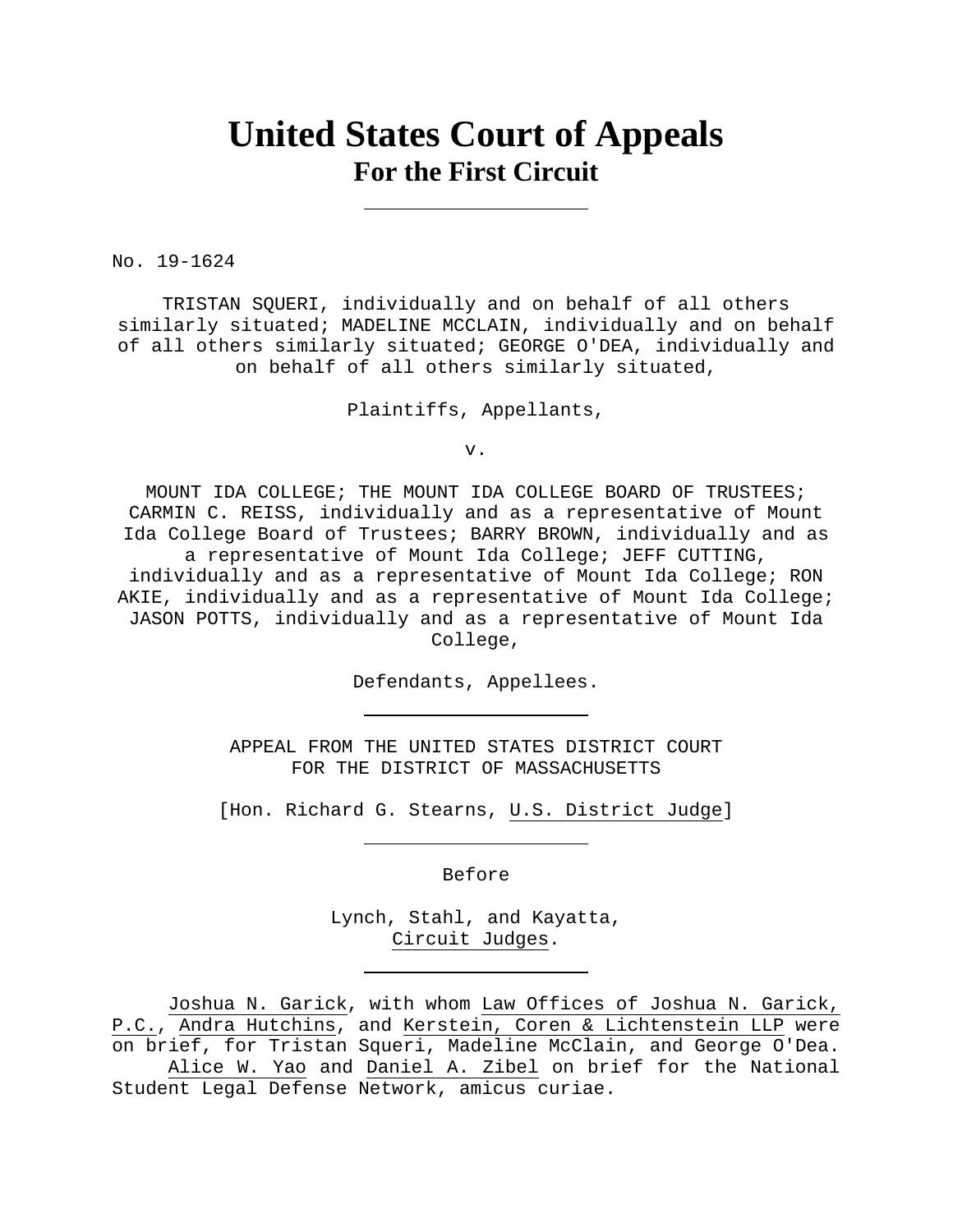Katherine D. Shea and Pyle Rome Ehrenberg PC on brief for SEIU Local 509 and SEIU Local 888, amici curiae.

Thomas R. Murphy and Law Offices of Thomas R. Murphy, LLC on brief for the Hildreth Institute, amicus curiae.

 Jeremy Sternberg, with whom Paul G. Lannon, Jr., John Monaghan, Christopher M. Iaquinto, and Holland & Knight LLP were on brief, for Mount Ida College, the Mount Ida College Board of Trustees, Carmin C. Reiss, Jeff Cutting, and Ron Akie.

 Elizabeth E. Olien, with whom Howard M. Cooper and Todd & Weld LLP were on brief, for Barry Brown.

Tamsin R. Kaplan, with whom Emily P. Crowley and Davis, Malm & D'Agostine, P.C. were on brief, for Jason Potts.

Ben Robbins and Martin J. Newhouse on brief for the New England Legal Foundation, amicus curiae.

March 25, 2020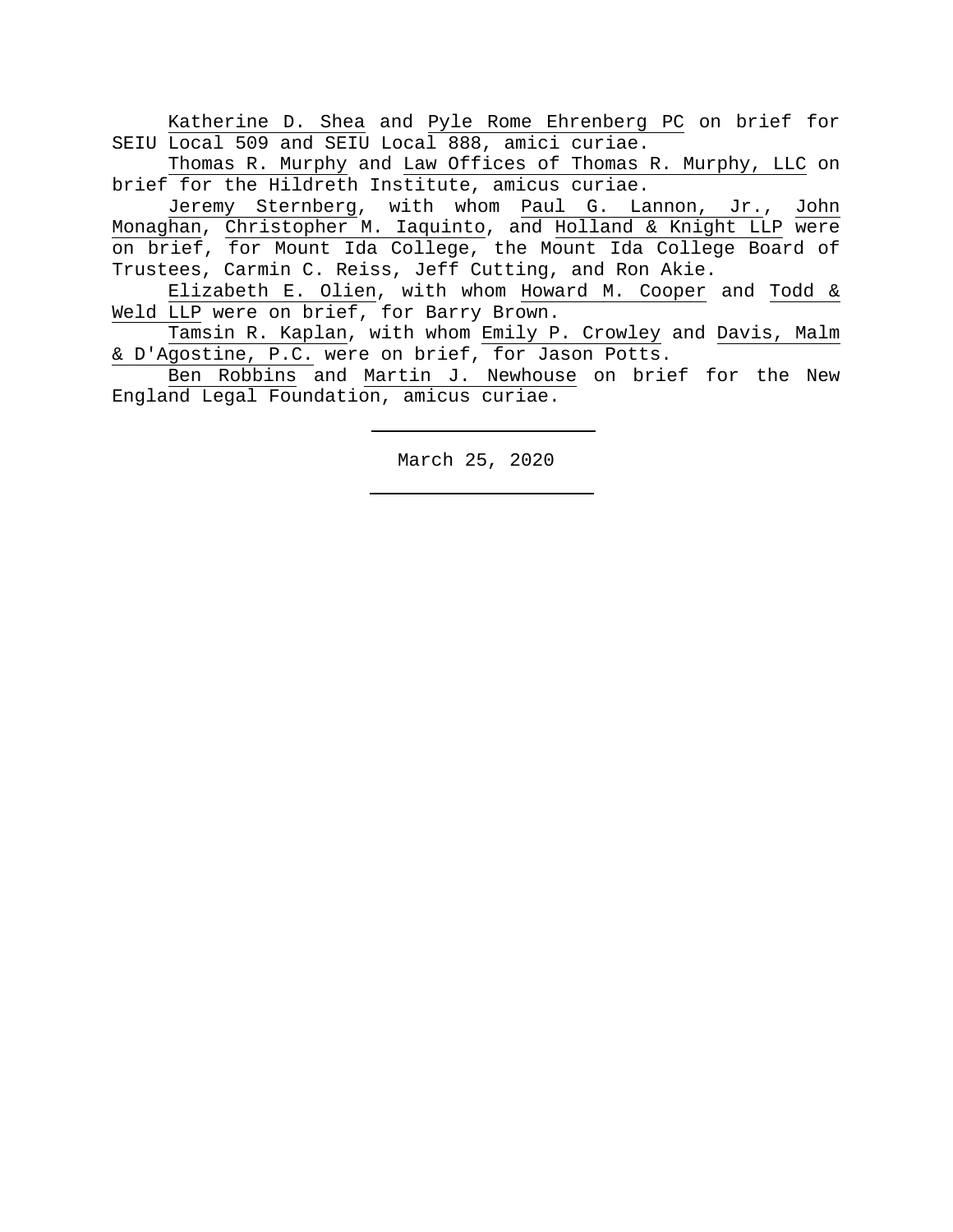**LYNCH**, **Circuit Judge**. In May 2018, Mount Ida College, a higher education institution with its principal place of business in Foxborough, Massachusetts, and its campus in Newton, Massachusetts, permanently closed after six weeks' notice to its students that it was closing. Mount Ida students in good academic standing were offered admission to UMass Dartmouth to continue their studies. Some students faced obstacles transferring their credits, finding comparable degree programs, completing their degrees on time, and receiving adequate scholarships and financial aid. By the time of the notice of closing, the transfer deadlines for many other institutions were imminent or had already passed.

Students Tristan Squeri and George O'Dea, and expected student Madeline McClain, brought a putative class action under Massachusetts law against Mount Ida, its Board of Trustees, and five Mount Ida administrators: President Barry Brown; Chairwoman of the Board of Trustees Carmin Reiss; Vice President, CFO, and Treasurer Jason Potts; Dean of Admissions and Vice President of Enrollment Management Jeff Cutting; and Chief Academic Officer and Provost Ron Akie.

Underlying all the claims were allegations that the defendants knew that Mount Ida was on the brink of insolvency but concealed this information, instead assuring current and prospective students that Mount Ida was financially stable. The suit brought seven Massachusetts state law claims: breach of

- 3 -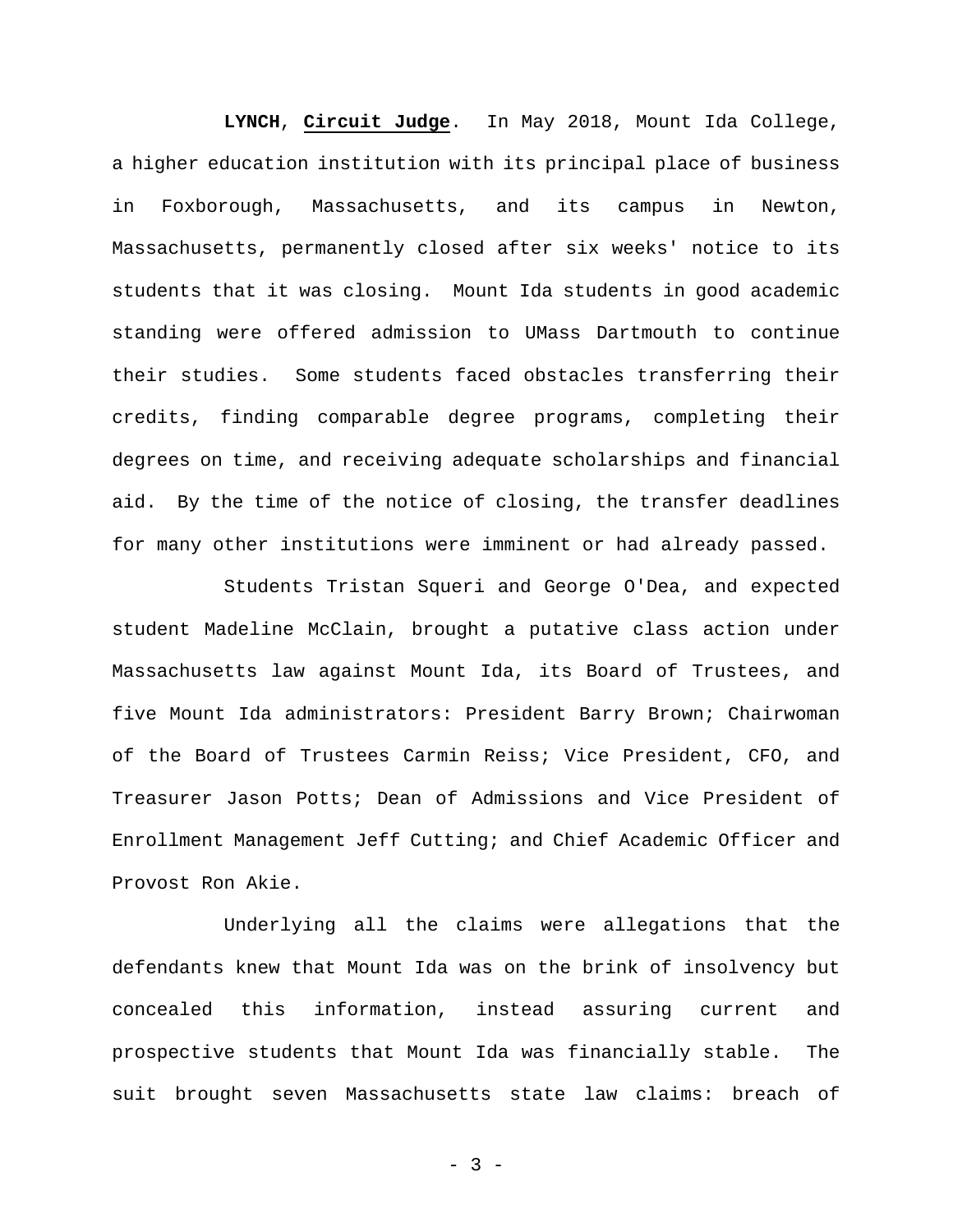fiduciary duty, violation of privacy, fraud, negligent misrepresentation, fraud in the inducement, breach of contract, and violation of Massachusetts General Laws ch. 93A. The district court granted the defendants' motion to dismiss the complaint. See Squeri v. Mount Ida Coll., No. 18-12438, 2019 WL 2249722, at  $*6$  (D. Mass. May 24, 2019). We affirm.<sup>1</sup>

I.

#### A. Facts

 $\overline{a}$ 

We recite the facts as alleged in the plaintiffs' complaint, accepting all well-pleaded facts as true and drawing all reasonable inferences in favor of the non-moving party. Penate v. Hanchett, 944 F.3d 358, 362 (1st Cir. 2019). On a motion to dismiss, we may also consider "documents incorporated by reference in [the complaint], matters of public record, and other matters susceptible to judicial notice." Lydon v. Local 103, Int'l. Bhd. of Elec. Workers, 770 F.3d 48, 53 (1st Cir. 2014) (alteration in original) (quoting Giragosian v. Ryan, 547 F.3d 59, 65 (1st Cir. 2008)).

Mount Ida was established in 1899, enrolled in 2017 about 1300 students, and granted four-year bachelor's degrees as well as

<sup>&</sup>lt;sup>1</sup> We express appreciation for the amicus briefs from the Hildreth Institute, the National Student Legal Defense Network, SEIU Local 509 and SEIU Local 888, and the New England Legal Foundation.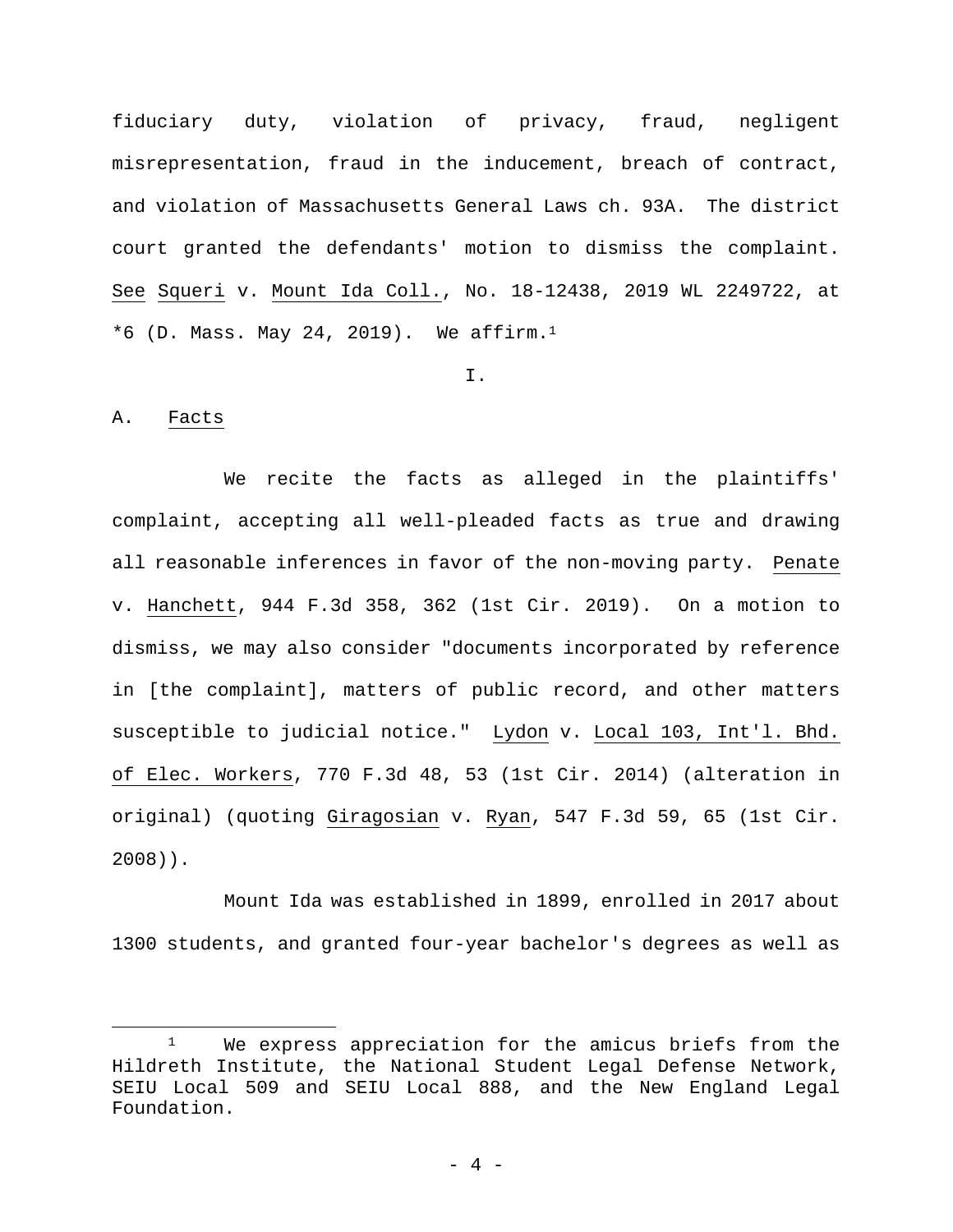associate degrees and master's degrees. As early as 2014, Mount Ida was in "financial distress" and "teetering on insolvency." The defendants were aware of Mount Ida's financial position but did not give direct notice of this to current or prospective students.

Mount Ida filed annual audited financial statements with the Massachusetts Attorney General's Office (AGO), as it was required to do by Massachusetts law. See Mass. Gen. Laws ch. 12, § 8F. The financial statements filed with the AGO showed that Mount Ida operated at a deficit of \$543,511 in 2014, \$6,024,258 in 2015, and  $$1,488,272$  in 2016.<sup>2</sup> Under Massachusetts law, these filings must be publicly available. See id. § 8M ("[A]ll registration statements, annual reports and all other information required to be filed under [§§ 8 to 8M] . . . shall be public records . . . and shall be open to the general public for inspection at such time and under such conditions as the division may prescribe."). These returns are available online from the Massachusetts AGO. The audited return completed in 2017 for the year 2016 was so filed and available online. Federal law also requires nonprofits to file annual returns. See 26 U.S.C. § 6033. Such information must be available for public inspection. See id.  $\S$  6104(b); 26 C.F.R.  $\S$  301.6104(d)-1.

<sup>&</sup>lt;sup>2</sup> The 2016 operating deficit was reduced due to an \$8,114,300, one-time gift made to the school.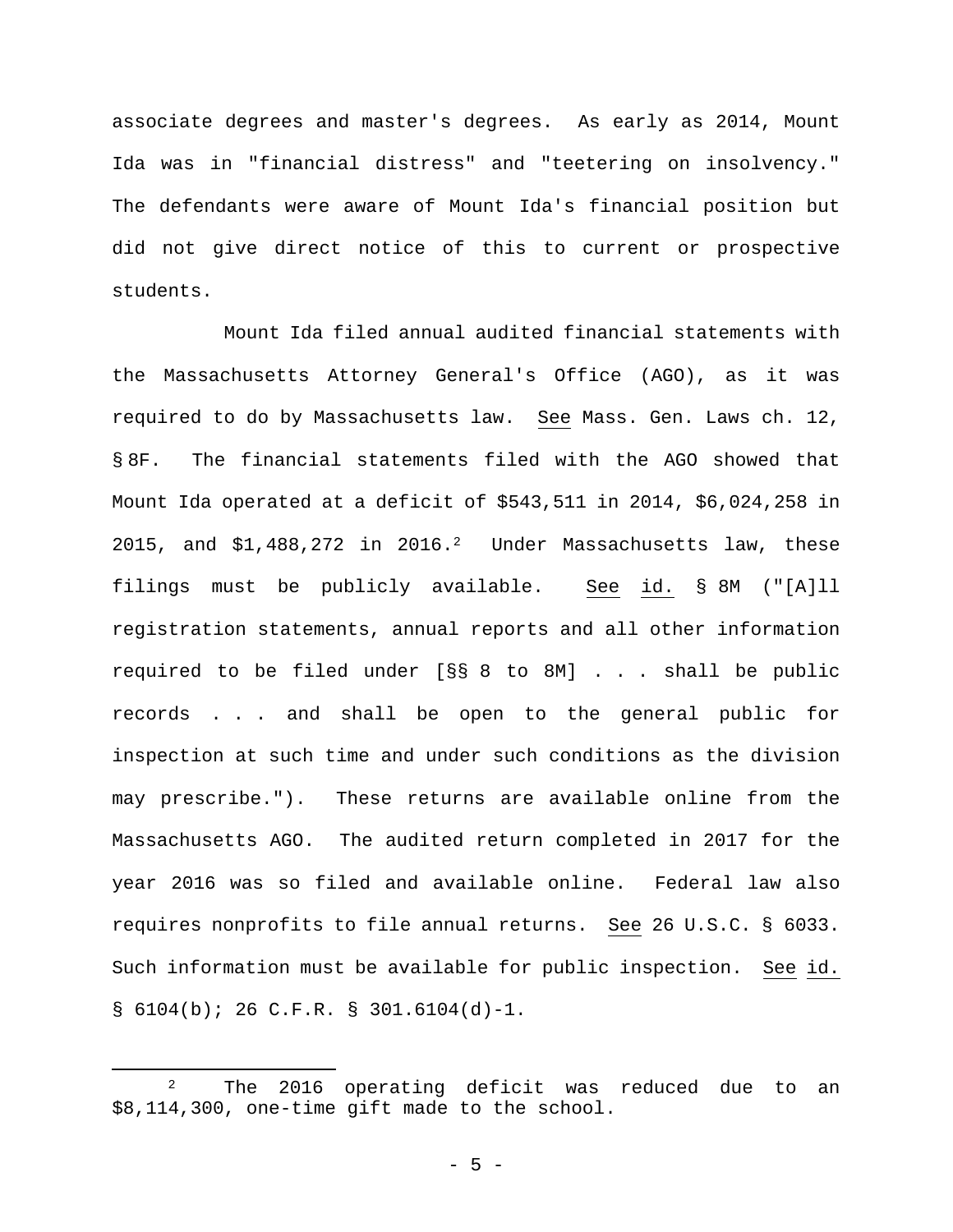In August 2017, Mount Ida submitted an Institutional Self-Study to the New England Association of Schools and Colleges (NEASC), its regional accreditation agency which is recognized by the Department of Education under federal law. See 20 U.S.C. § 1099b. The Self-Study was not provided to students at Mount Ida, but to NEASC. The report evaluated Mount Ida on NEASC's nine standards for accreditation. In the Self-Study, the defendants reported to NEASC that Mount Ida had experienced "significant enrollment, program and aptitude growth," that pursuant to its multi-year financial strategy Mount Ida would generate an operating surplus in 2021, that Mount Ida was in full compliance with its debt obligations, and that it was "confident that it will raise sufficient funds to meet its liquidity needs."

The financial resources section of the document further stated that "[f]rom June 30, 2012 through June 30, 2016, operating revenues have increased from \$35.8 million to \$41.7 million while operating expenses have increased from \$35.3 million to \$43.2 million." The report forecasted that Mount Ida would continue to operate at a deficit until 2021, stating that "[b]ecause of many years of deferral of physical maintenance, low enrollment and failure of program expansion, the College's existing economic model does not anticipate a surplus from core operations until FY 2021."

- 6 -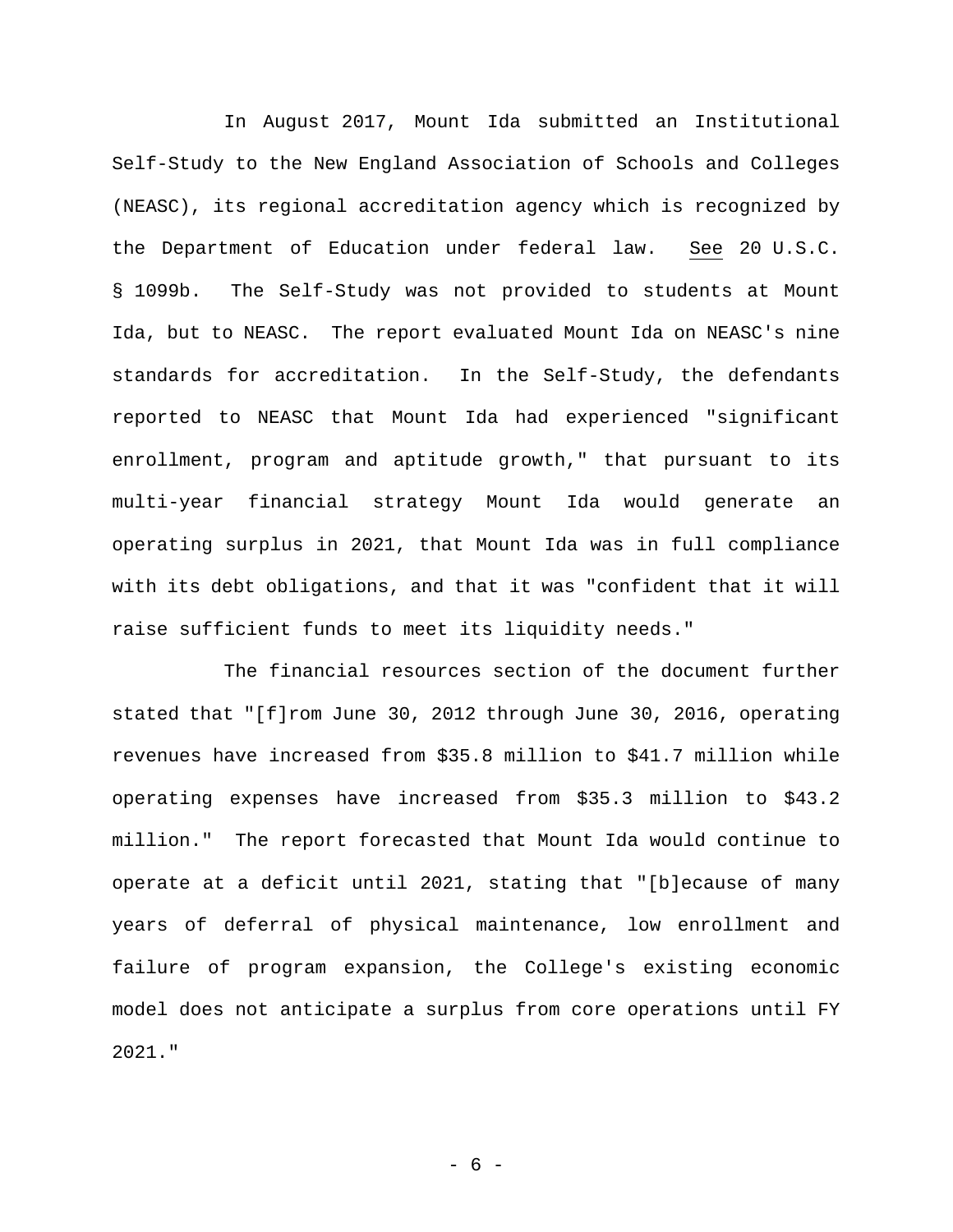On February 24, 2018, President Brown announced via email a possible merger between Mount Ida and Lasell College to the student body. The email stated that the purpose of the merger "would be to create a more robust learning experience that would take advantage of the distinctiveness of the programs, curricula and experiences of each institution." The email did not mention "that Mount Ida was in financial distress, that it was teetering on insolvency, or that it was seriously contemplating bankruptcy."

On March 23, 2018, President Brown emailed the Mount Ida student body announcing that Mount Ida and Lasell College had "ended discussions on the previously announced exploration of merger." The email further stated that "[o]ver the past six years, Mount Ida has undergone extraordinary growth," and specifically highlighted the increases in Mount Ida's enrollment, scholastic aptitude, and programmatic offerings. The email then stated that "[a]ll these gains have caused the national ratings of the institution to rise to among the top 30 in the North Region as reported in the US News and World Report Rankings." The email did not mention Mount Ida's financial distress.

On April 6, 2018, President Brown again emailed the Mount Ida student body and announced that "Mount Ida College has reached an agreement with the University of Massachusetts . . . under which UMass Amherst will acquire our Newton campus." The email stated that "[w]hile this will mean that Mount Ida will end

- 7 -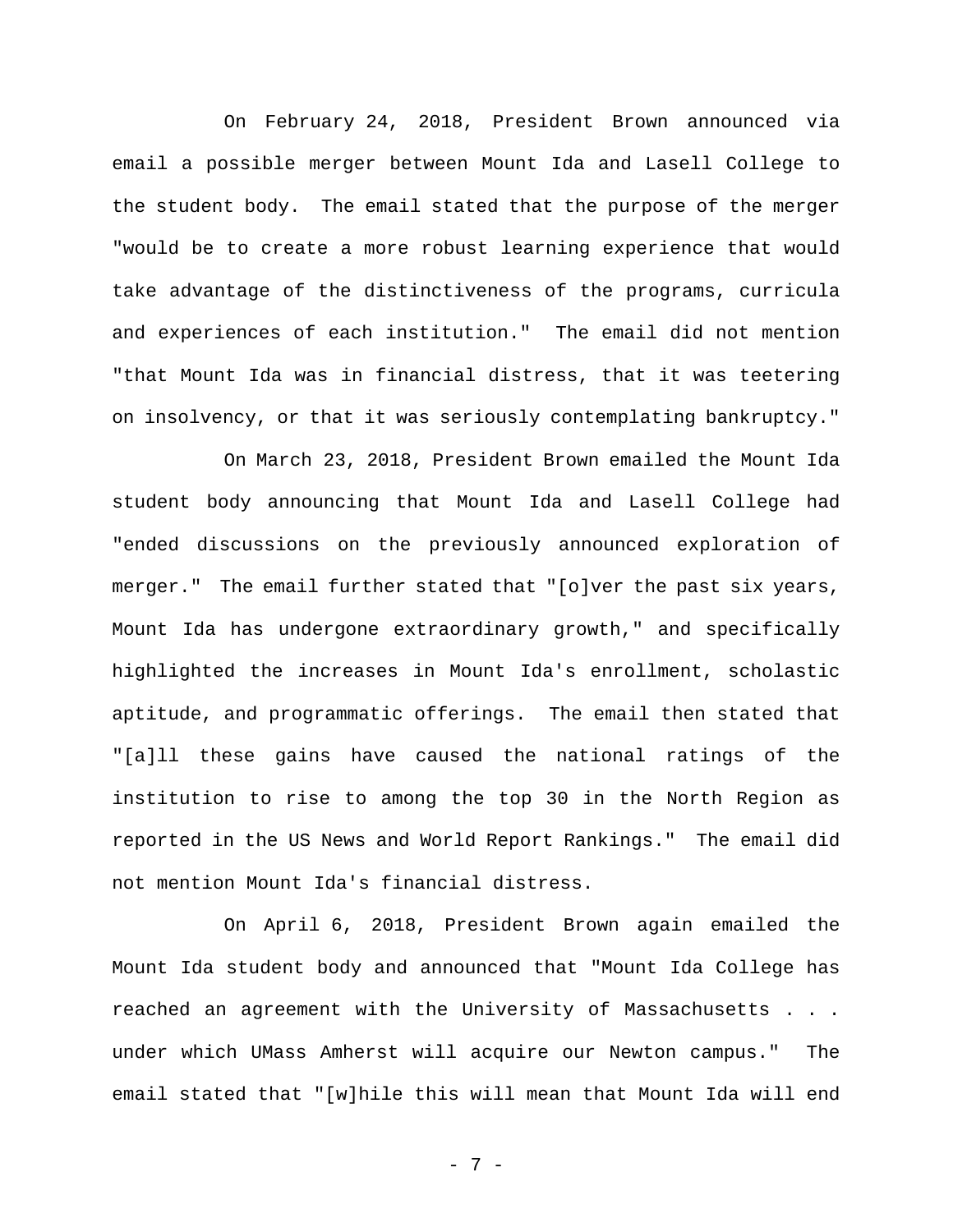its role as an independent college, students in good academic standing will be offered automatic acceptance into UMass Dartmouth."

The announcement occurred without a closing plan having been submitted earlier to the Massachusetts Department of Higher Education (DHE). See  $610$  Mass. Code Regs. §  $2.07(3)(f)(2)$ (requiring an institution that "knows that it may close" to submit a closing plan to DHE "as far as possible in advance of the closure" and to "arrange . . . to safeguard the needs of students by organizing educational transfer opportunities, and ensuring the preservation of student records"). In the months leading up to the April 6, 2018, announcement, Mount Ida "had been accepting new students, offering substantial scholarships to new students, and outwardly proceeding as usual to the beginning of a new fall term."

In the days following the announcement of closing, students received individualized information packages about the process for enrolling at UMass Dartmouth. The personalized packages from UMass Dartmouth contained information about Mount Ida students' majors, estimated credits, transcripts, and financial aid packages. Mount Ida students had not given prior consent to the defendants to release these records to UMass Dartmouth.

- 8 -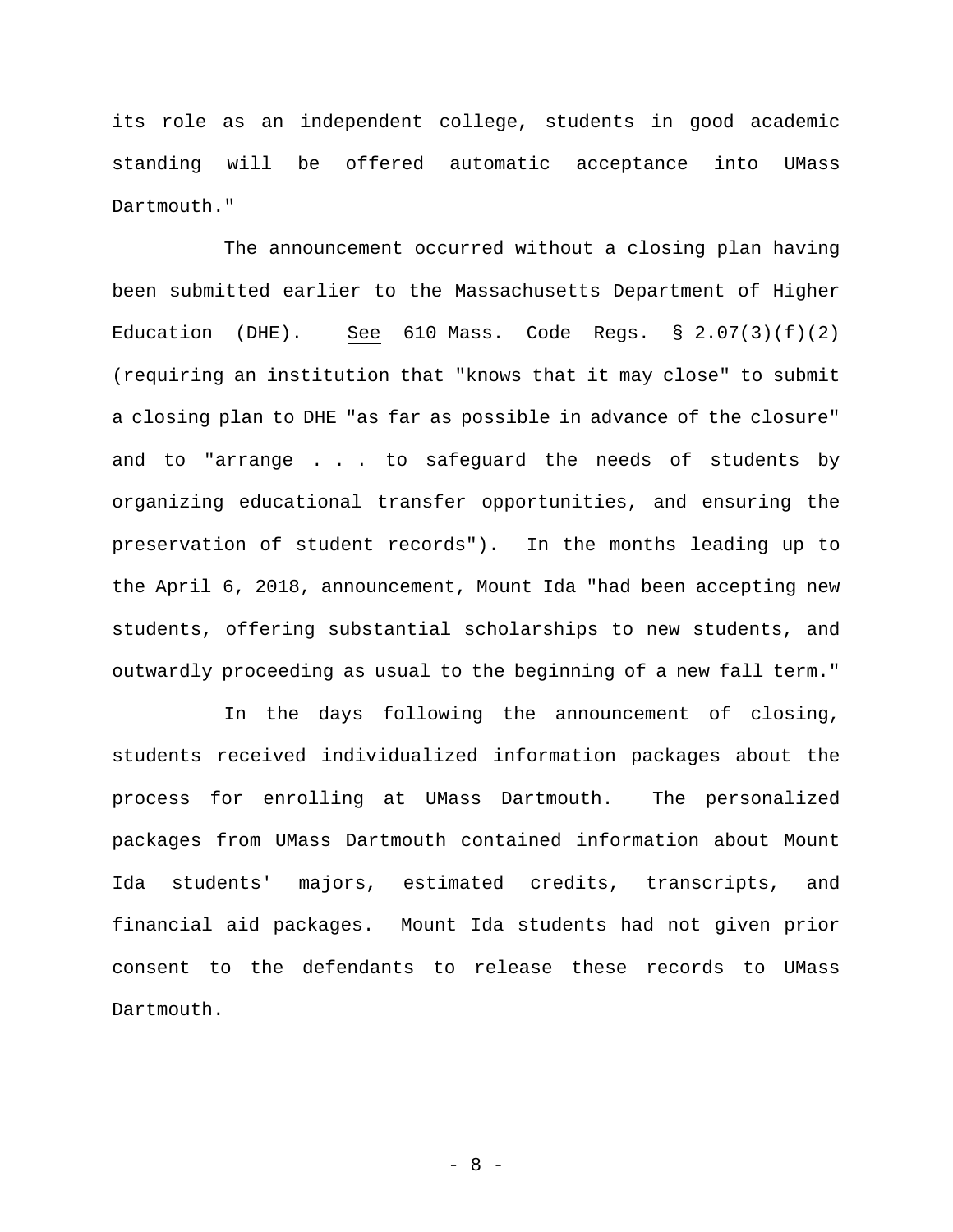On April 27, 2018,3 Mount Ida provided written notice of the sale to the AGO pursuant to Massachusetts General Laws ch. 180, § 8A(c), which requires a public charity intending to sell substantially all of its property and assets to give thirty days' notice to the AGO. Mount Ida told the AGO that the transaction with UMass needed to close by May 16, 2018, or it would be unable to meet its financial obligations and would file for bankruptcy.

The AGO responded by letter on May 15, 2018, agreeing to waive the thirty-day prior notice requirement due to the exigency of the circumstances. The AGO noted at the beginning of the letter that the closing was "extremely unfair" to students as well as "disorderly and harmful." The AGO letter then assessed and approved the proposed sale and concluded that Mount Ida would be receiving fair value in the transaction. As part of the transaction, UMass Amherst would receive all of Mount Ida's real, personal, and intellectual property in exchange for UMass Amherst paying off Mount Ida's liabilities and providing Mount Ida with funds to meet its obligations to faculty and staff. UMass Amherst also agreed to continue Mount Ida's veterinary technology program until its students completed the program and to provide other schools with the necessary space and assets to continue the dental

<sup>&</sup>lt;sup>3</sup> It appears from the Massachusetts AGO's May 15, 2018, letter that the AGO became intensely involved with Mount Ida and its Board of Trustees following the April 6, 2018 announcement.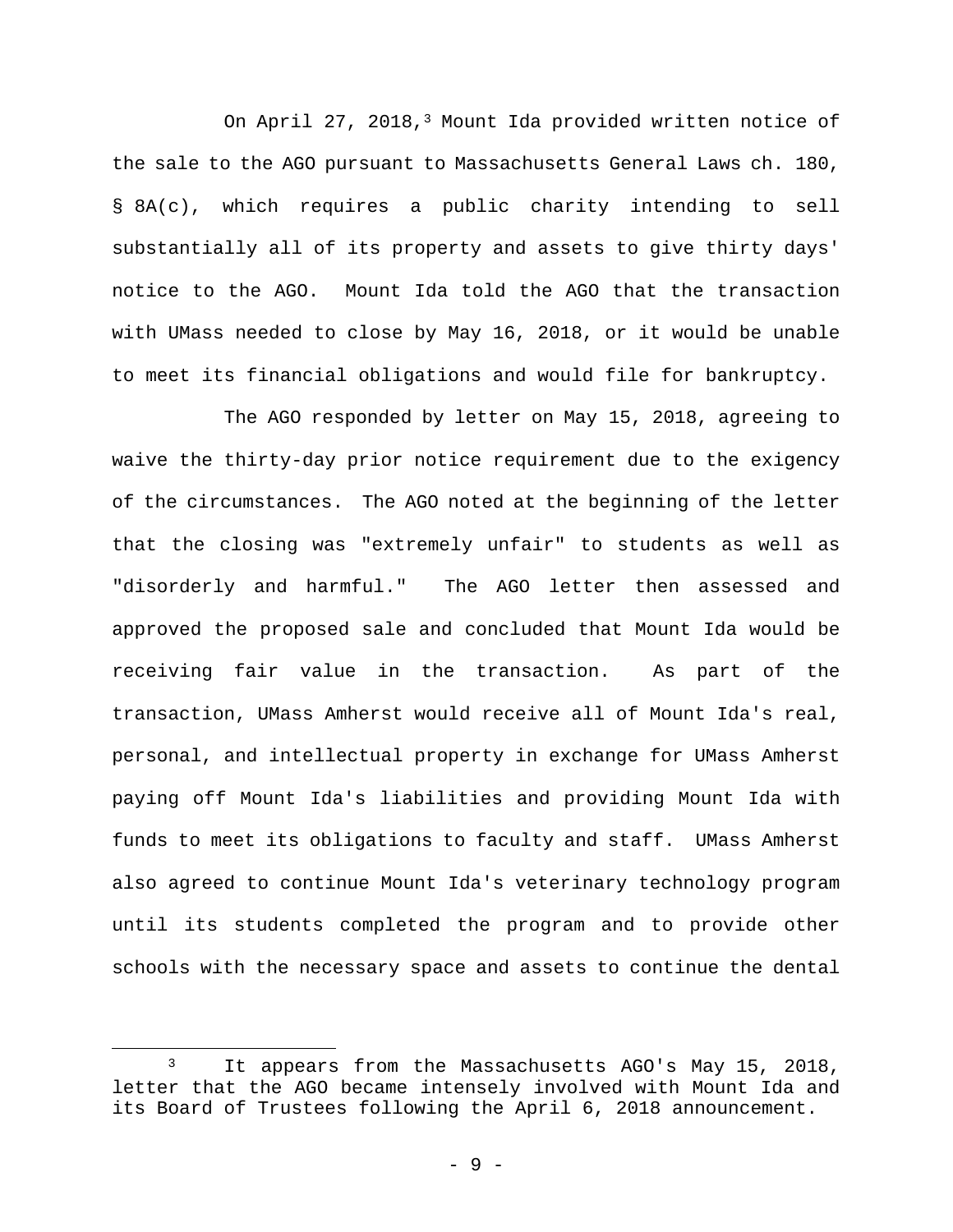hygiene, funeral services, interior architecture and design, and fashion design programs.

UMass Dartmouth agreed to offer admission to all Mount Ida students in good academic standing. All four UMass campuses made commitments as part of the transaction: each campus agreed to waive application and deposit fees for Mount Ida students, to commit to ensuring that Mount Ida students understood how many credits would transfer and count toward degree requirements, to accept Mount Ida general education courses toward fulfilling UMass general education requirements, to charge in-state tuition to all Mount Ida students who were citizens or permanent U.S. residents, and to ensure that the financial aid packages of Mount Ida students would not be adversely affected by late applications or enrollments. UMass Amherst agreed to become the "institution of record" for Mount Ida's student records.

 On May 16, 2018, Mount Ida and UMass Amherst finalized the sale. Mount Ida officially closed the following day. About 250 Mount Ida students transferred to UMass Dartmouth out of 1389 total students. Other students faced obstacles transferring to new institutions given the short period of notice of Mount Ida's closing. As said, some students faced difficulties finding similar programs, transferring their credits, completing their chosen

 $- 10 -$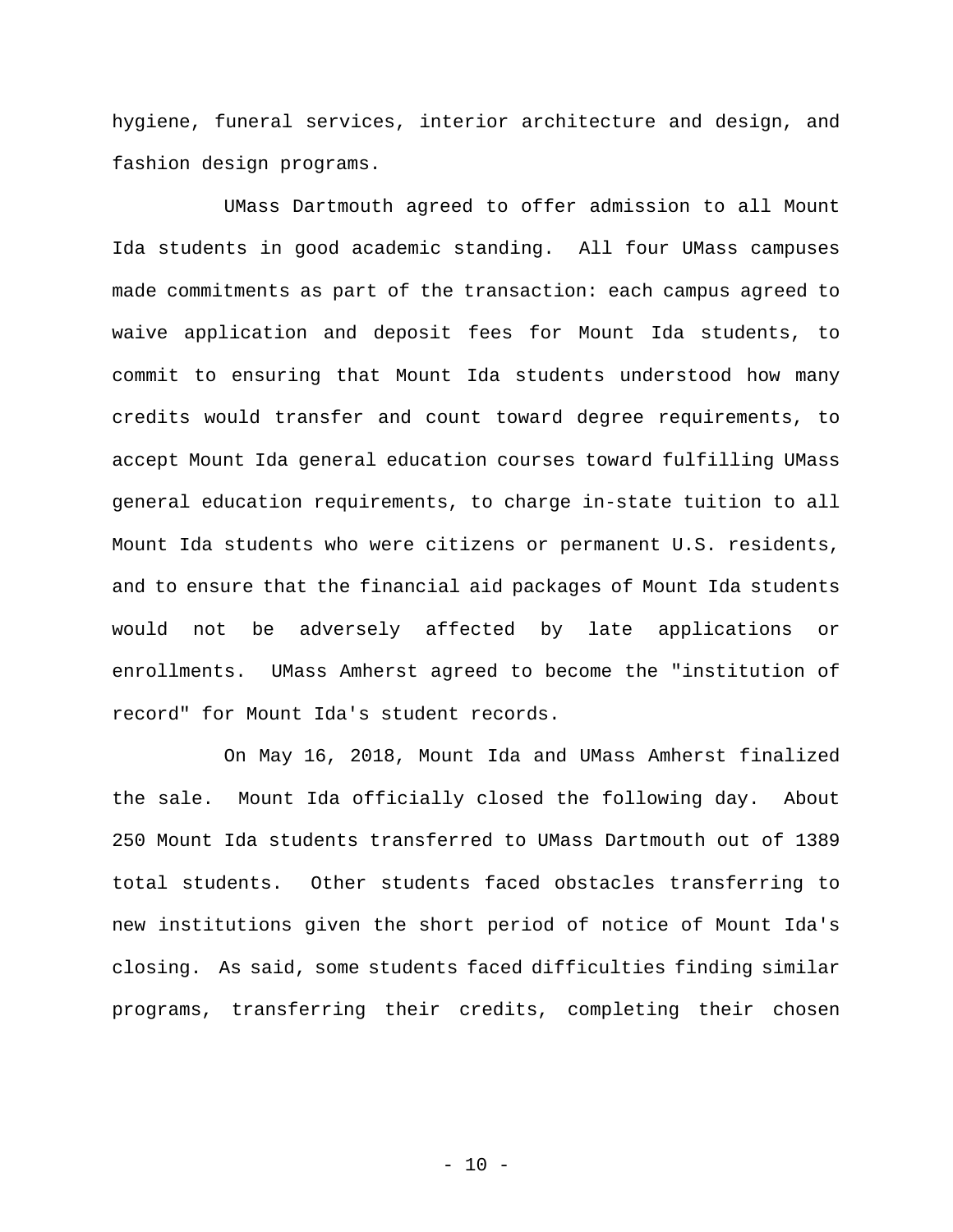degrees on time, and receiving comparable financial aid and scholarships.4

### B. Procedural History of the Litigation

 $\overline{a}$ 

 The plaintiffs filed this lawsuit in federal district court on November 26, 2018, asserting jurisdiction under the Class Action Fairness Act, 28 U.S.C. § 1332(d), and amended their complaint on January 5, 2019, to assert the seven theories described earlier. After briefing and oral argument, on May 24, 2019, the district court in a sixteen-page written opinion dismissed the complaint. See Squeri, 2019 WL 2249722, at \*6.

 The amended complaint first alleged that the defendants violated the plaintiffs' right to privacy under Massachusetts General Laws ch. 214, § 1B by transferring the plaintiffs' private financial and academic information to UMass Dartmouth without the students' consent. The district court held that as a matter of law the plaintiffs had failed to allege that the disclosure was

<sup>4</sup> The AGO sent a letter to the Commissioner of the Massachusetts DHE, but showed no copy to Mount Ida, on March 13, 2019. The letter included findings from the AGO's investigation of Mount Ida and recommendations for the DHE on steps it could take to protect students in the future. The recommendations included "[i]nforming trustees and officers of nonprofit higher education institutions about their obligations," ensuring institutions prepare necessary contingency plans, ensuring notification to students when the risk of closing is sufficiently imminent, monitoring institutions relying on "nontraditional or extraordinary transactions" to address budget deficits, and increasing the awareness of higher education consultants of the factors placing educational institutions at risk.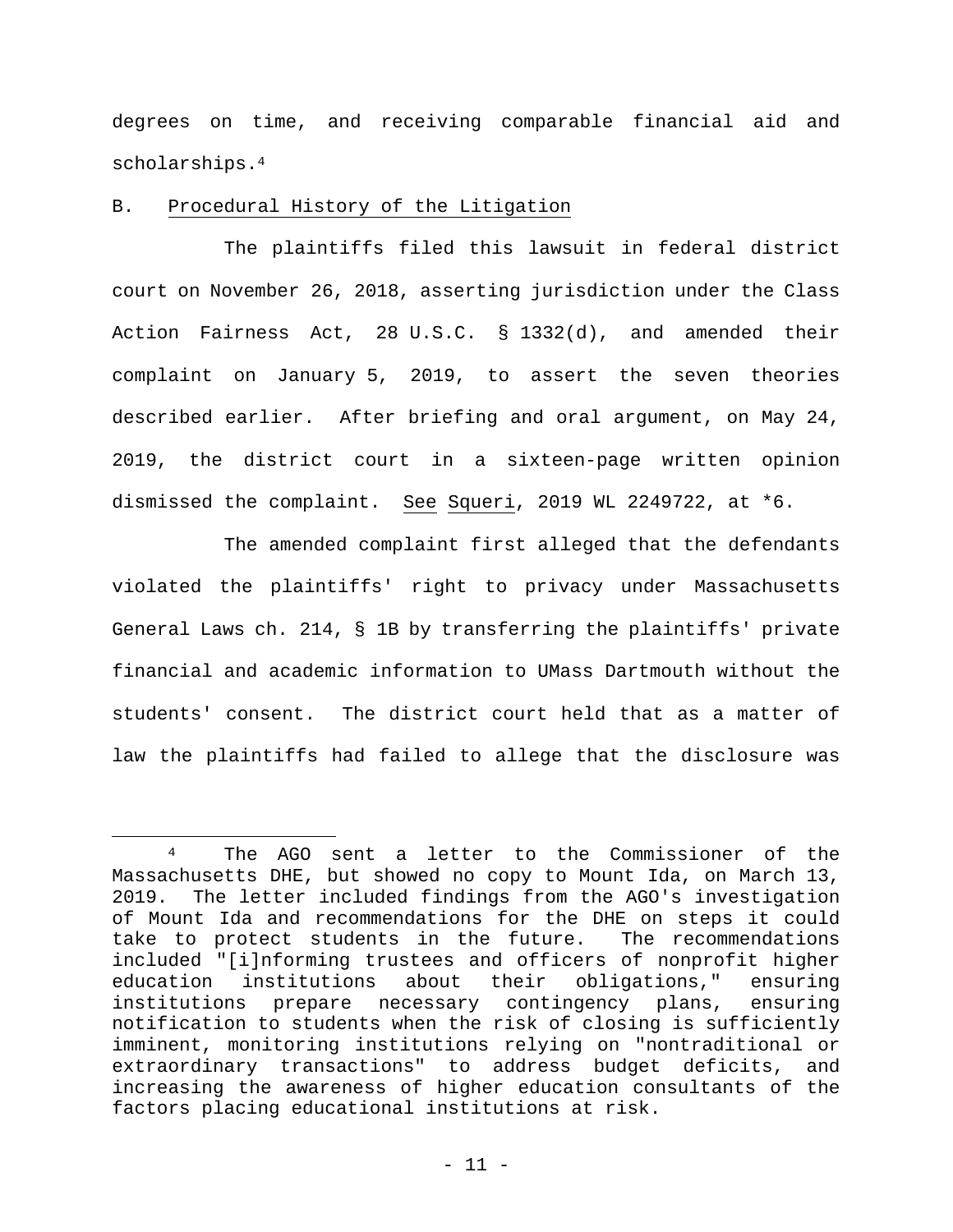unreasonable because Mount Ida transferred the records to facilitate the plaintiffs' enrollment at UMass Dartmouth, which was a "legitimate purpose." Further, the transfer was in accordance with both the AGO's May 15, 2018, letter and Massachusetts regulations, 610 Mass. Code Regs. § 2.07(3)(f)(2).

 As to the fraud, negligent misrepresentation, and fraud in the inducement claims, asserted in counts two, three, and four, the amended complaint alleged that the defendants had held Mount Ida out as a "viable institution" despite the fact that they knew or should have known that it was failing financially. The complaint cited the facts that up until Mount Ida's closing, the college accepted new students, sought enrollment deposits for the fall 2018 entering class, advertised and awarded substantial scholarships, scheduled admitted student days, omitted information about the Lasell merger from the 2017 Self-Study report, and failed to inform the DHE of its financial distress. The complaint also stated that the statement in the March 23, 2018, email about the rating of Mount Ida by US News and World Reports was a misrepresentation. The plaintiffs alleged that they relied to their detriment on these representations.

The district court concluded that these claims also failed as a matter of law because the plaintiffs had not identified "any statement that can be shown to have actually been false" and failed to make out a claim of fraud by omission because Mount Ida's

- 12 -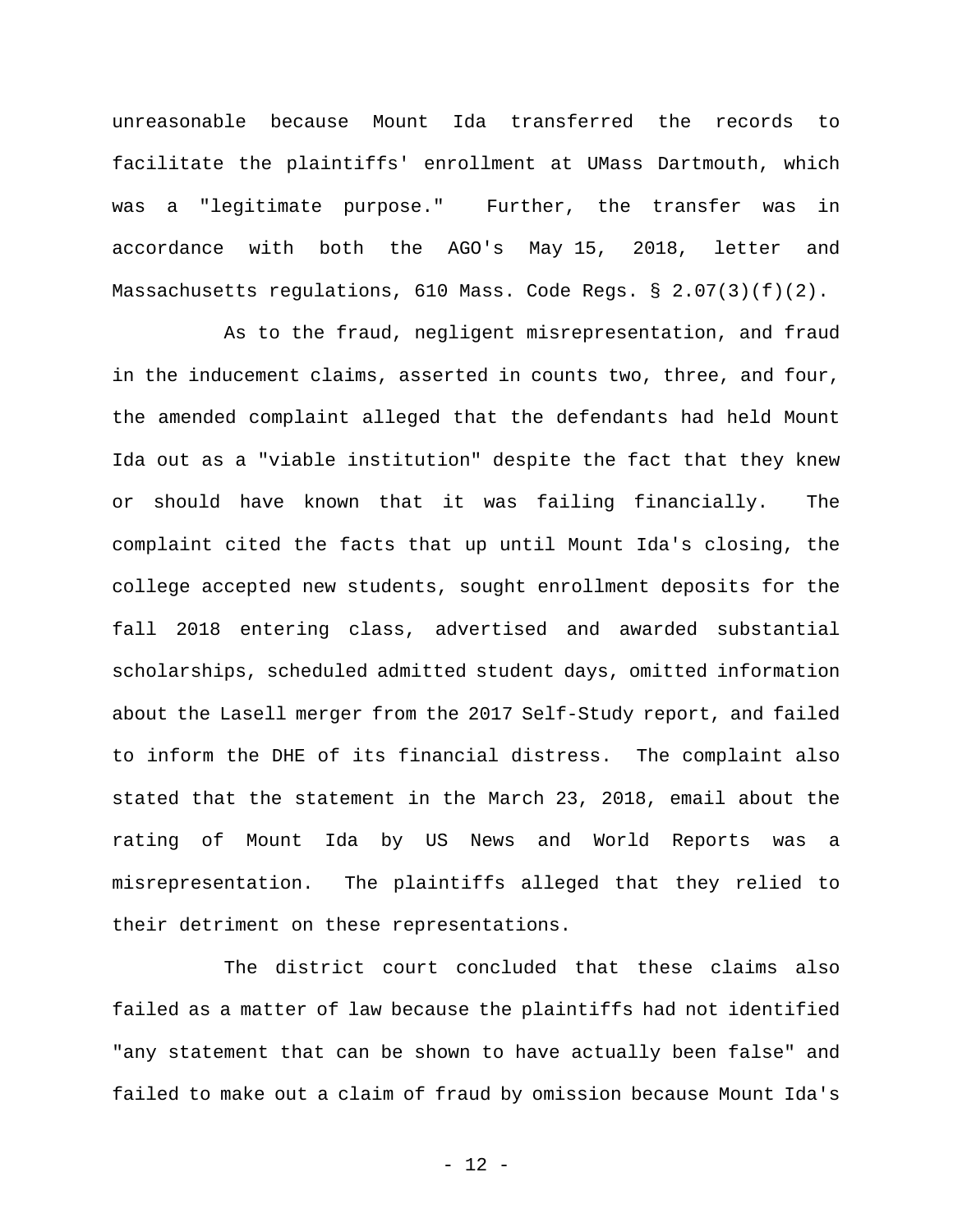audited financial information was publicly available. Even assuming the defendants had concealed material information, the court held the plaintiffs failed to allege that the defendants had an actionable duty to disclose such information as needed to support these tort claims.

As for the claim of breach of fiduciary duty, the amended complaint alleged that the defendants "held a unique position of influence and trust with [the] students" and so owed the students a fiduciary duty and were in breach of this duty by "[f]ailing to apprise the [plaintiffs] in a timely manner of the financial viability of Mount Ida, . . . [e]ngaging in the sale of the Newton campus without first providing for the needs of the students, . . . [d]ivulging, without authorization, [their] sensitive and private financial and academic information, . . . [r]ejecting a merger deal with Lasell College[,] . . . and [p]lacing Mount Ida's needs ahead of the needs of the [plaintiffs]."

The district court held that this claim failed as a matter of law because "Massachusetts courts have consistently held that no fiduciary relationship exists between a student and his or her college." Any fiduciary duty owed by the defendants, the district court reasoned, "was owed to Mount Ida as a corporate entity."

On the breach of contract claim, the amended complaint alleged that the plaintiffs had formed a contract with Mount Ida

- 13 -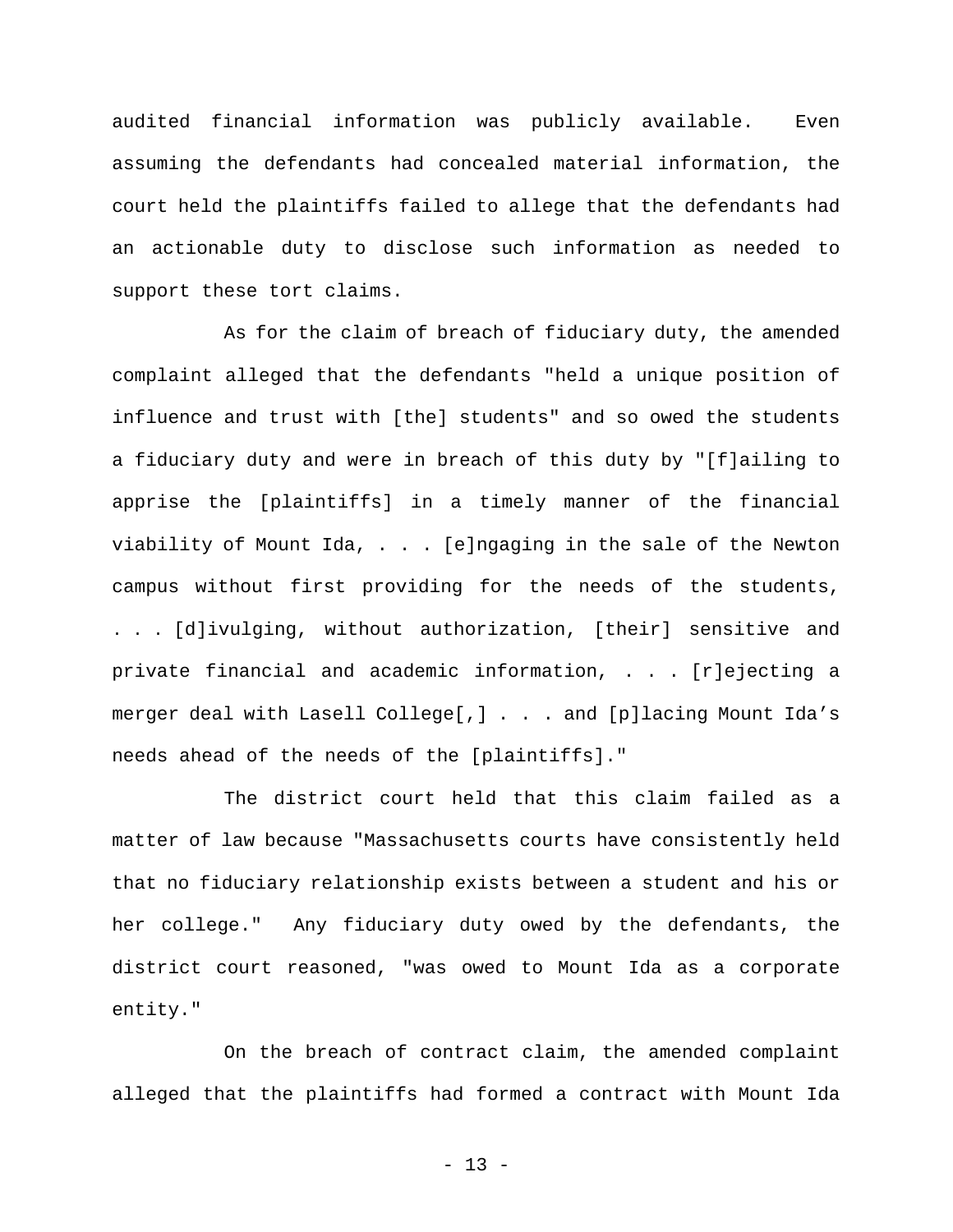(without specifying how) and that the plaintiffs "fulfilled their contractual obligations to Mount Ida by remitting tuition payments . . . for the purpose of receiving a degree in their selected field." The amended complaint asserted that the defendants "breached their contractual duty by failing to provide the education bargained for and paid for by the [p]laintiffs."

The district court concluded that these "bare allegations [did] not suffice for a breach of contract claim" because the complaint failed to identify the terms of the "contract, when it was formed, and who negotiated it." Further, the amended complaint failed to plausibly allege an implied contract.

 Finally, the amended complaint alleged that the defendants violated Massachusetts General Laws ch. 93A, § 9, alleging that the defendants were engaged in "trade [or] commerce" as required for a ch. 93A claim because: (1) Mount Ida competed with other schools for the enrollment of students by offering scholarships, advertising the school, holding admitted student days, and selling promotional merchandise; (2) it offered for sale a unique product to students; and (3) it received a financial benefit from students.

The district court concluded that this claim failed because the defendants were not engaged in "trade or commerce." Rather, the actions they took were in furtherance of, or at least

- 14 -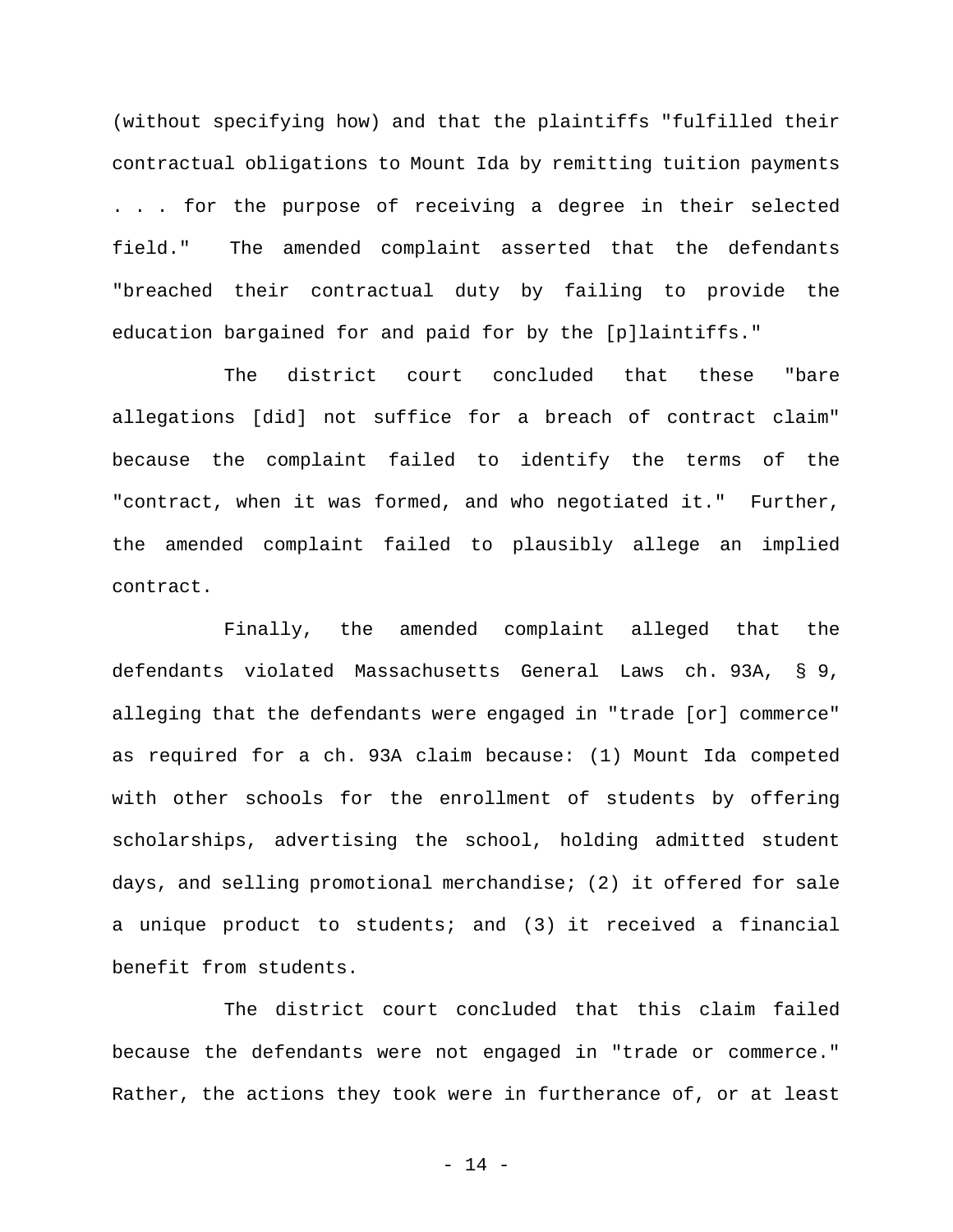incidental to, Mount Ida's core educational mission and so, under state law, ch. 93A did not apply.

#### II.

"We review the grant of a motion to dismiss de novo." See Starr Surplus Lines Ins. Co. v. Mountaire Farms Inc., 920 F.3d 111, 114 (1st Cir. 2019). To overcome a motion to dismiss, the plaintiffs' complaint "must contain sufficient factual matter . . . to state a claim to relief that is plausible on its face." Saldivar v. Racine, 818 F.3d 14, 18 (1st Cir. 2016) (alteration in original) (quoting Ashcroft v. Iqbal, 556 U.S. 662, 678 (2009)) (internal quotation marks omitted). "If the factual allegations in the complaint are too meager, vague, or conclusory to remove the possibility of relief from the realm of mere conjecture, the complaint is open to dismissal." Barchock v. CVS Health Corp., 886 F.3d 43, 48 (1st Cir. 2018) (quoting SEC v. Tambone, 597 F.3d 436, 442 (1st Cir. 2010)). We apply Massachusetts substantive law. Katz v. Pershing, LLC, 672 F.3d 64, 72 (1st Cir. 2012).

#### III.

We dispose of the preliminary issues first, before turning to the merits of the state law claims.

The district court did not err in referring to public records or documents referenced in the complaint, including the Massachusetts AGO May 15, 2018, letter, Mount Ida's financial

 $- 15 -$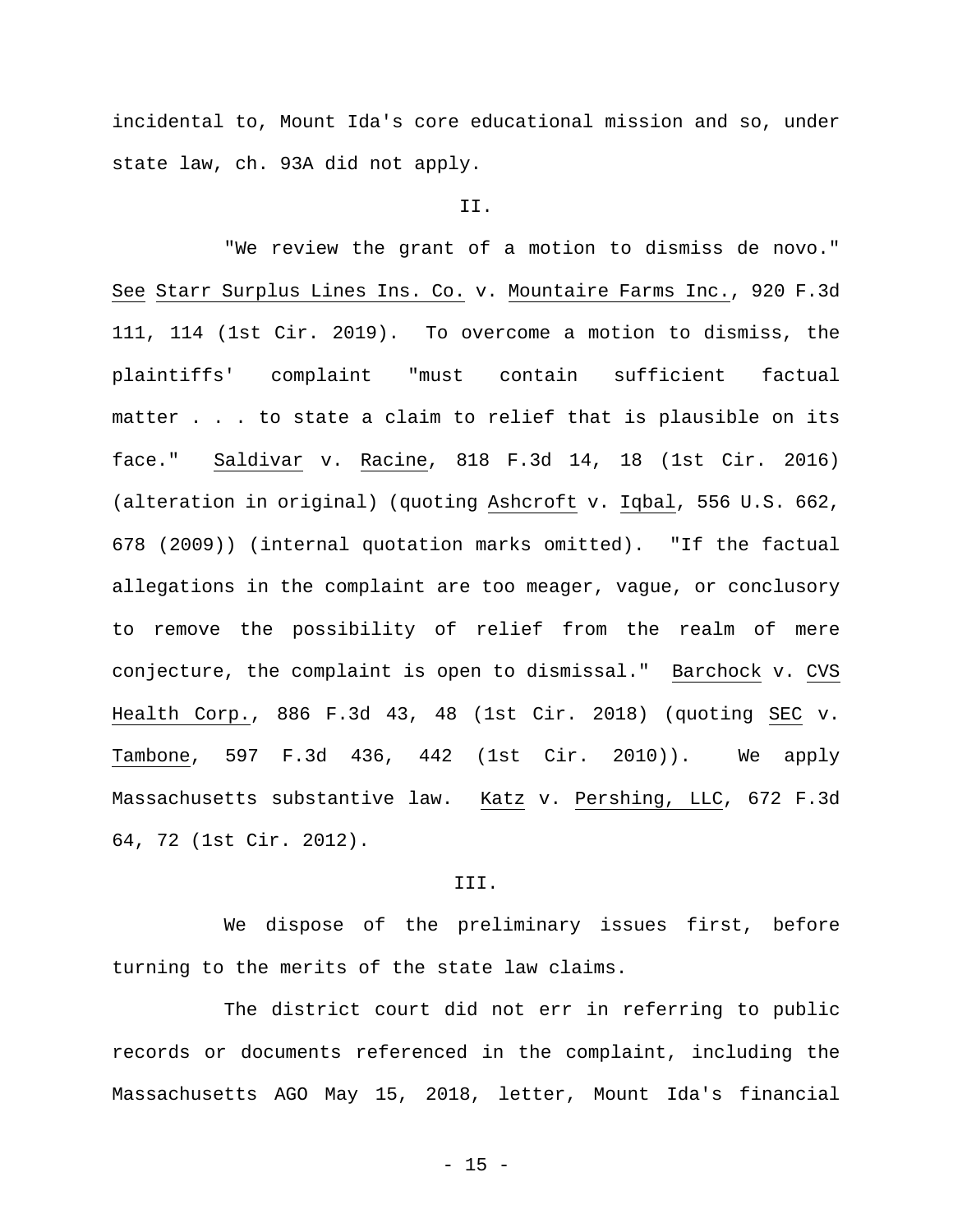statements, and other NEASC reports.<sup>5</sup> The court may consider "official public records . . . [and] documents sufficiently referred to in the complaint." Freeman v. Town of Hudson, 714 F.3d 29, 36 (1st Cir. 2013).

The amended complaint specifically referenced the August 2017 Self-Study report submitted to NEASC multiple times and cited it in support of the fraud and misrepresentation claims. Further, both the Massachusetts AGO's May 15 and March 13 letters, as well as Mount Ida's publicly filed audited financial documents required by state law, constitute public records.<sup>6</sup> The two letters were written by the AGO itself while the financial documents were audited and submitted to the AGO pursuant to a statutory duty and made available to the public.

Likewise, the plaintiffs argue that there are material disputes of fact as to at least some claims which survive dismissal. Not so. The district court correctly applied Iqbal's plausibility standard and took the facts as pleaded by the

<sup>&</sup>lt;sup>5</sup> The plaintiffs are incorrect in contending that the district court applied the wrong rule.The district court expressly stated that "[d]espite plaintiffs' objection, the court may consider [the AGO] letter, along with Mount Ida's financial statements and the NEASC reports, because they are public records or are referenced in the Amended Complaint."

<sup>6</sup> We need not decide if NEASC reports are "public records" because we reach the same conclusion without considering the NEASC reports that were not referenced in the complaint.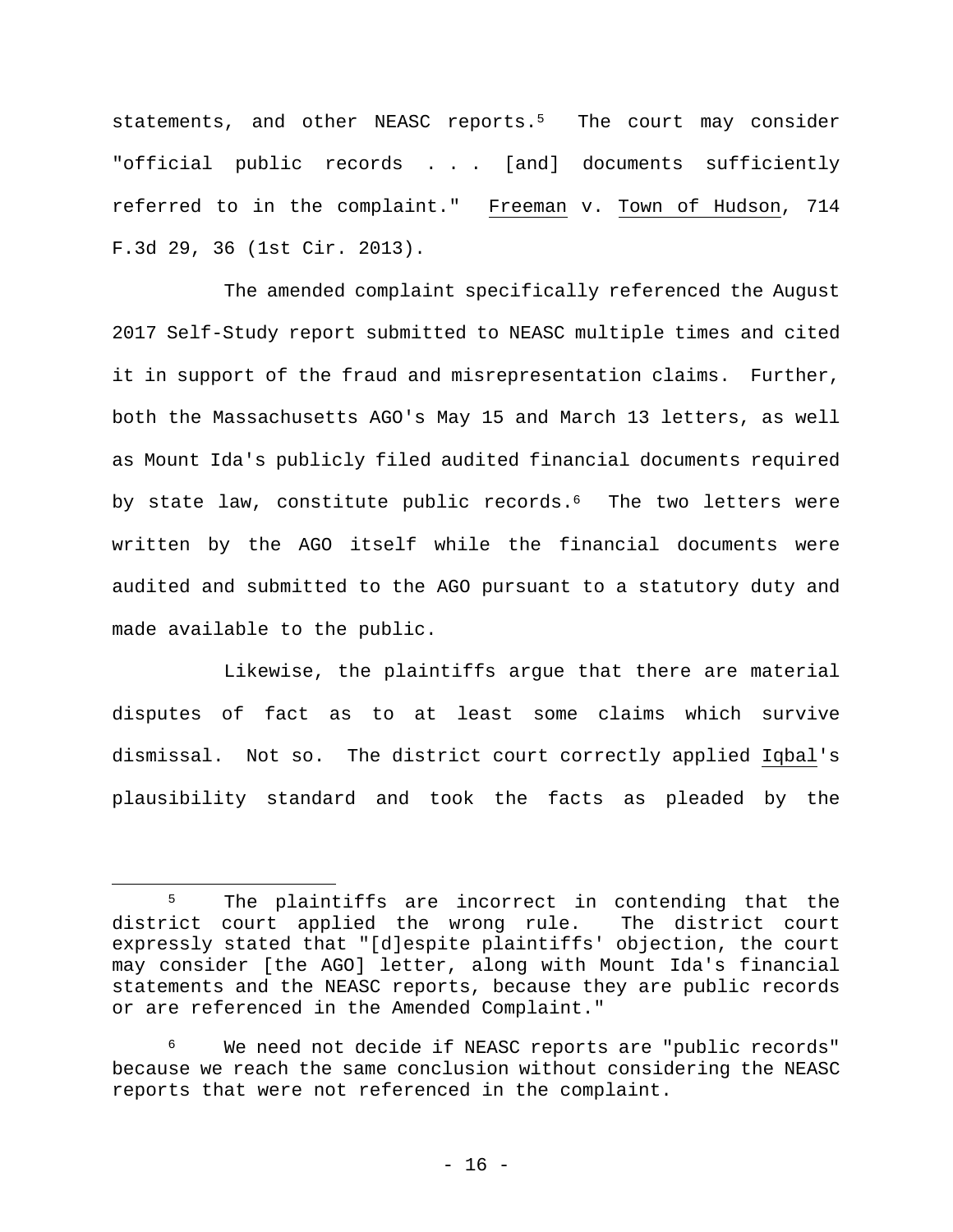plaintiffs and found no claims were stated as a matter of law. We add that we see no disputes as to any material facts.

#### IV.

#### A. The Breach of Fiduciary Duty Claim Fails

The plaintiffs' primary argument on appeal is that both the individual defendants and Mount Ida itself owed current and prospective Mount Ida students a fiduciary duty. They argue the district court erred by ending its duty analysis after concluding that the relationship between student and college does not give rise to a fiduciary duty to students as a matter of law. They assert that since the "[s]tudents pled that the relationship between the parties was founded on faith, trust and confidence," those allegations alone give rise to a fiduciary duty claim. The argument is based on a misunderstanding of Massachusetts law. They further argue that "this Court should hold as a matter of law that colleges and universities owe a fiduciary duty to [their] students."

 Massachusetts law firmly establishes that there is no such fiduciary duty between Mount Ida's officers or trustees and Mount Ida students on the claims here. See Morris v. Brandeis Univ., 804 N.E.2d 961, 961 (Mass. App. Ct. 2004) (unpublished) (tbl.) (concluding that "[t]here was no fiduciary relationship between a student and a university administrator/advisor" in a case involving suspension of a student for plagiarism). Indeed,

- 17 -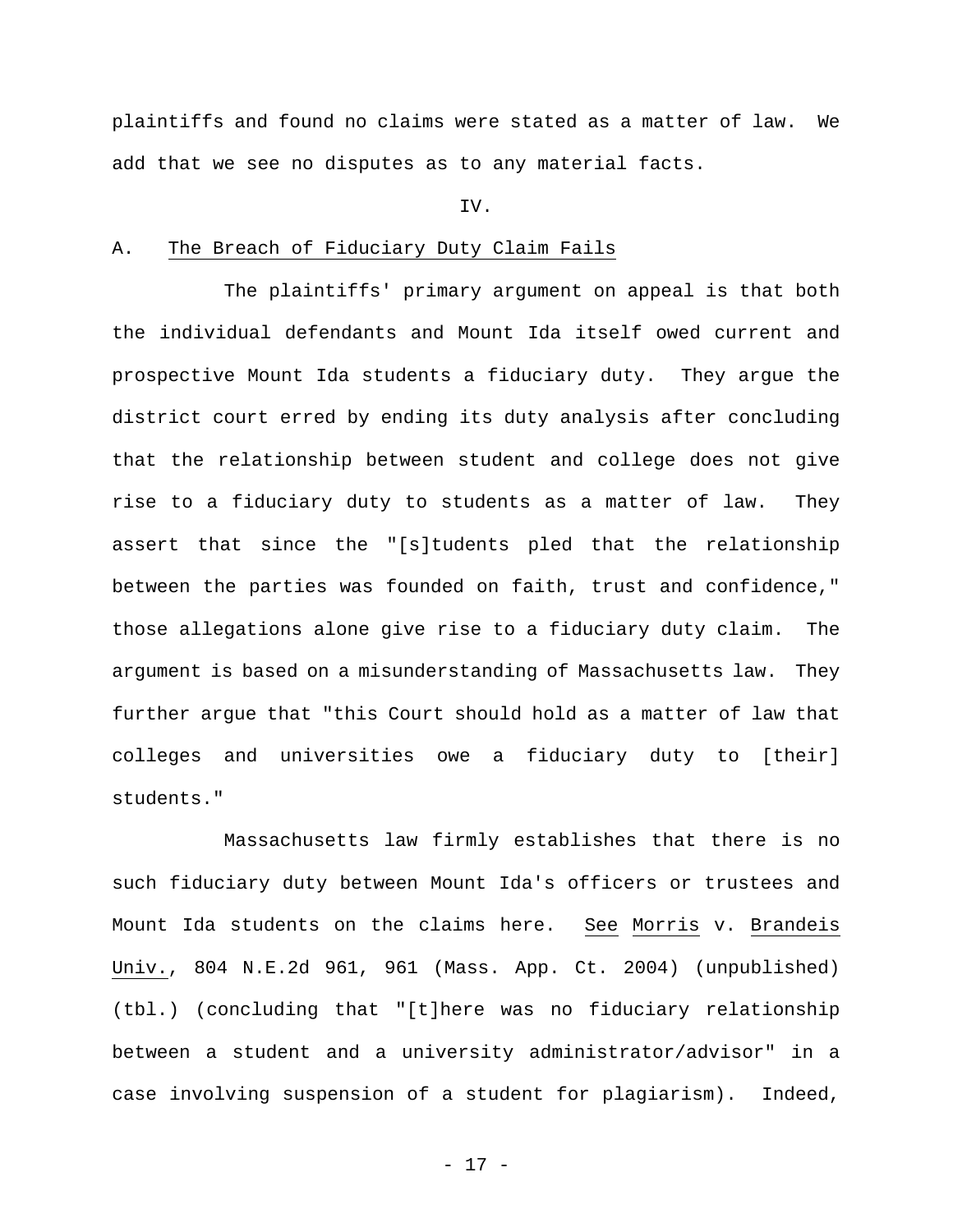the fiduciary duty on the individual defendants is imposed by statute, Mass. Gen. Laws ch. 180, § 6C, and is owed to the college. Common law courts are not free to impose additional and likely conflicting fiduciary duties not imposed by statute. In ch. 180, § 6C, the Massachusetts legislature has imposed a fiduciary duty on directors and officers, but that duty is owed to the institution, here Mount Ida. That duty is to act "in good faith and in a manner [the director or officer] reasonably believes to be in the best interests of the corporation, and with such care as an ordinarily prudent person in a like position . . . would use under similar circumstances." Id.

 The duty is not owed to students. See Estate of Moulton v. Puopolo, 5 N.E.3d 908, 921 (Mass. 2014) ("Directors of a corporation stand in a fiduciary relationship to that corporation and have a duty to protect its interests 'above every other obligation.'" (quoting Am. Disc. Corp. v. Kaitz, 206 N.E.2d 156, 160 (Mass. 1965))). The interests of the students alleged on the facts here are in direct conflict with those of the institution. Early disclosure of financial distress might well have endangered the ability of the institution to recover and made the financial distress even worse. The Massachusetts AGO recognized in its March 13, 2019, letter that "premature notice of financial instability can result in a 'self-fulfilling prophecy.'" Indeed, even the plaintiffs recognize that the trustees ran the risk of students

- 18 -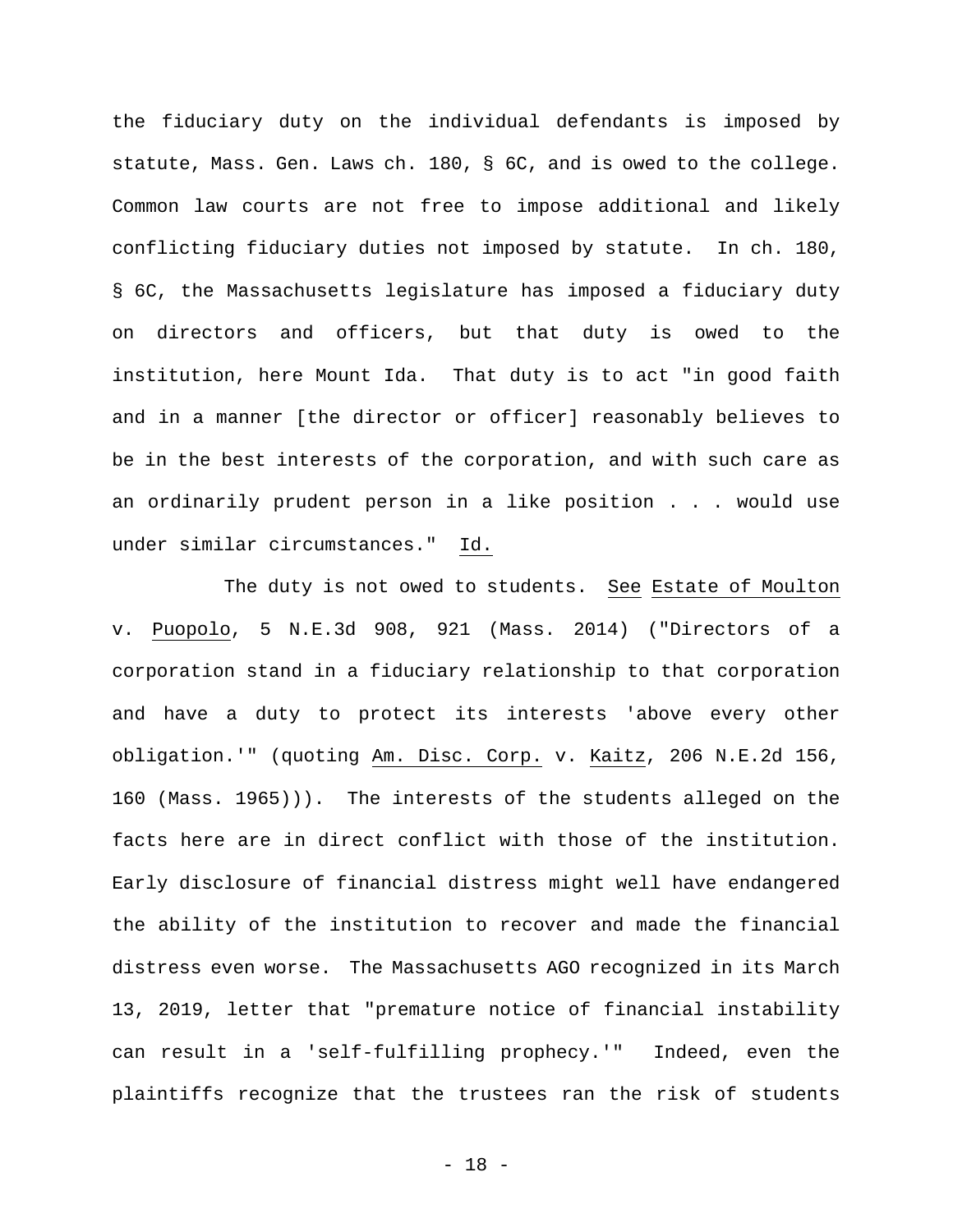deciding not to enroll if a gloomy picture of Mount Ida's financials were painted.

Further, Mount Ida itself did not owe a fiduciary duty to the students, and we reject the plaintiffs' assertion that this court should "expand the law" and establish a fiduciary duty between a college and its students. "Federal courts are not free to extend the reach of state law," Doe v. Trs. of Bos. Coll., 942 F.3d 527, 535 (1st Cir. 2019), at least not where there are Massachusetts law and precedent suggesting the contrary, see Mu v. Omni Hotels Mgmt. Corp., 882 F.3d 1, 9 (1st Cir.), review denied, 885 F.3d 52 (1st Cir. 2018).7

The Massachusetts legislature just after these events occurred addressed the issue of how to improve the financial stability of higher education institutions going forward. The legislature decided yet again in the new legislation not to impose the duty that the plaintiffs now advocate should be imposed on the college itself. See An Act to Support Improved Financial Stability in Higher Education, 2019 Mass. Acts ch. 113. Rather, the statute

<sup>&</sup>lt;sup>7</sup> We also deny the plaintiffs' motion to certify this question to the Supreme Judicial Court (SJC). The plaintiffs chose to be in federal court. They did not ask the district court to certify any question. Nor did they develop this request in their appellate briefs. The motion was first made after briefing and shortly before oral argument. In addition, we see no question to certify. Massachusetts law is clear that no fiduciary duty to plaintiffs exists in these circumstances.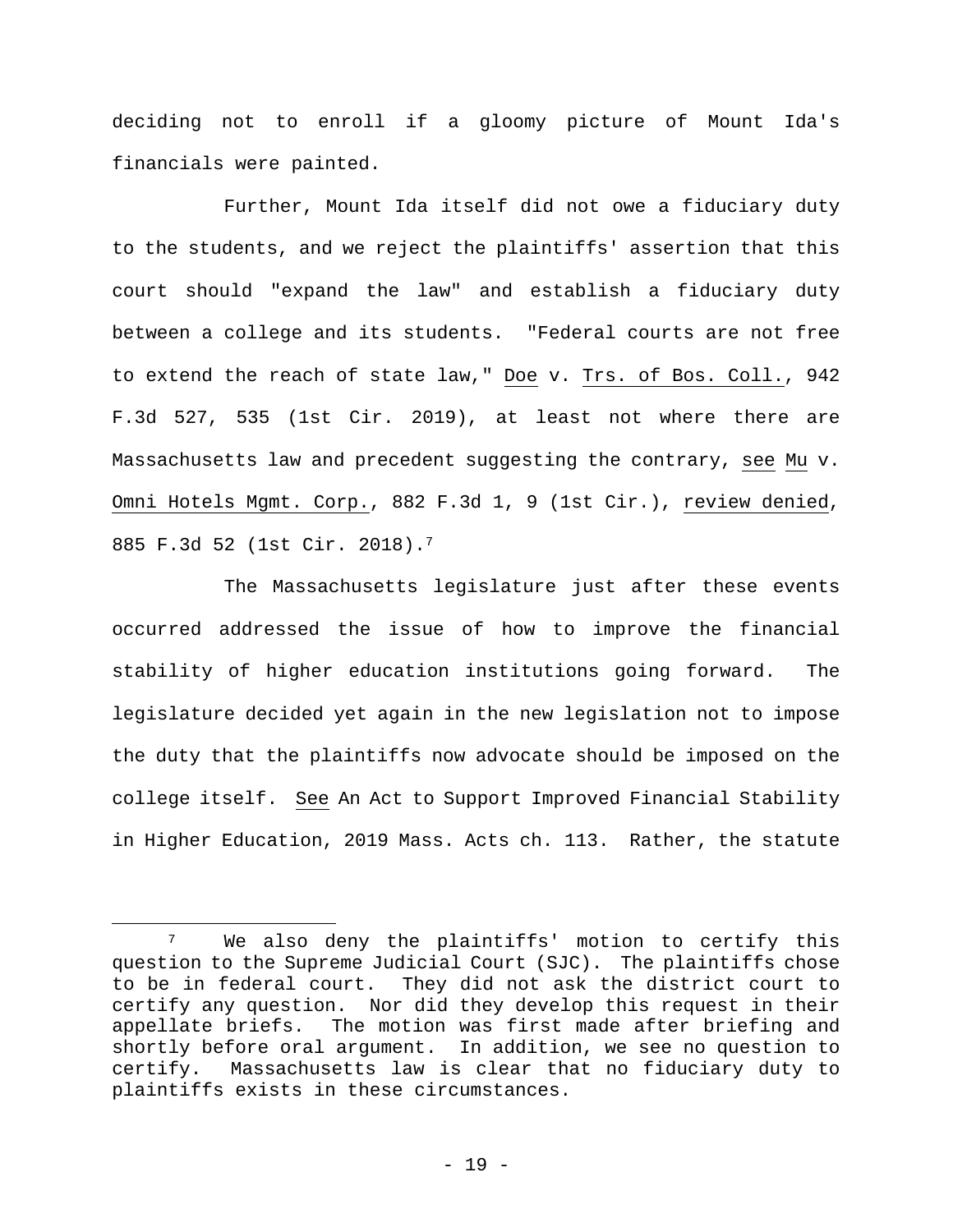mandates that every higher education institution post financial information on its website and "immediately notify the [Massachusetts Board of Higher Education (BHE)8] of any known financial liabilities or risks that are reasonably likely to result in the imminent closure of the institution or otherwise negatively affect the institution's ability to fulfill its obligations to current and admitted students." Id.

Massachusetts courts have repeatedly stated that the relationship between an institution of higher education and its students is generally not a fiduciary one. See Williamson v. Bernstein, No. 951471, 1996 WL 1185104, at \*3 (Mass. Super. Ct. Feb. 20, 1996) ("The relationship between students and universities is generally contractual rather than fiduciary."); see also Morris, 804 N.E.2d at 961 (stating that plaintiff had failed "to assert any particular facts in this case that would

 $\overline{a}$ 8 The old and new laws imposed new duties on the BHE. The new statute requires the BHE to annually assess the finances of such institutions and to determine if an institution "may be at risk of imminent closure." 2019 Mass. Acts ch. 113. Only such a determination by the BHE triggers the obligation of the institution to "prepare a contingency plan for closure, which shall include a process for the institution or the board, or both, as determined by the board, to provide appropriate notification to relevant stakeholders, as determined by the board, including, but not limited to, enrolled students, candidates who have submitted applications, recent graduates, faculty, staff and host communities." Id.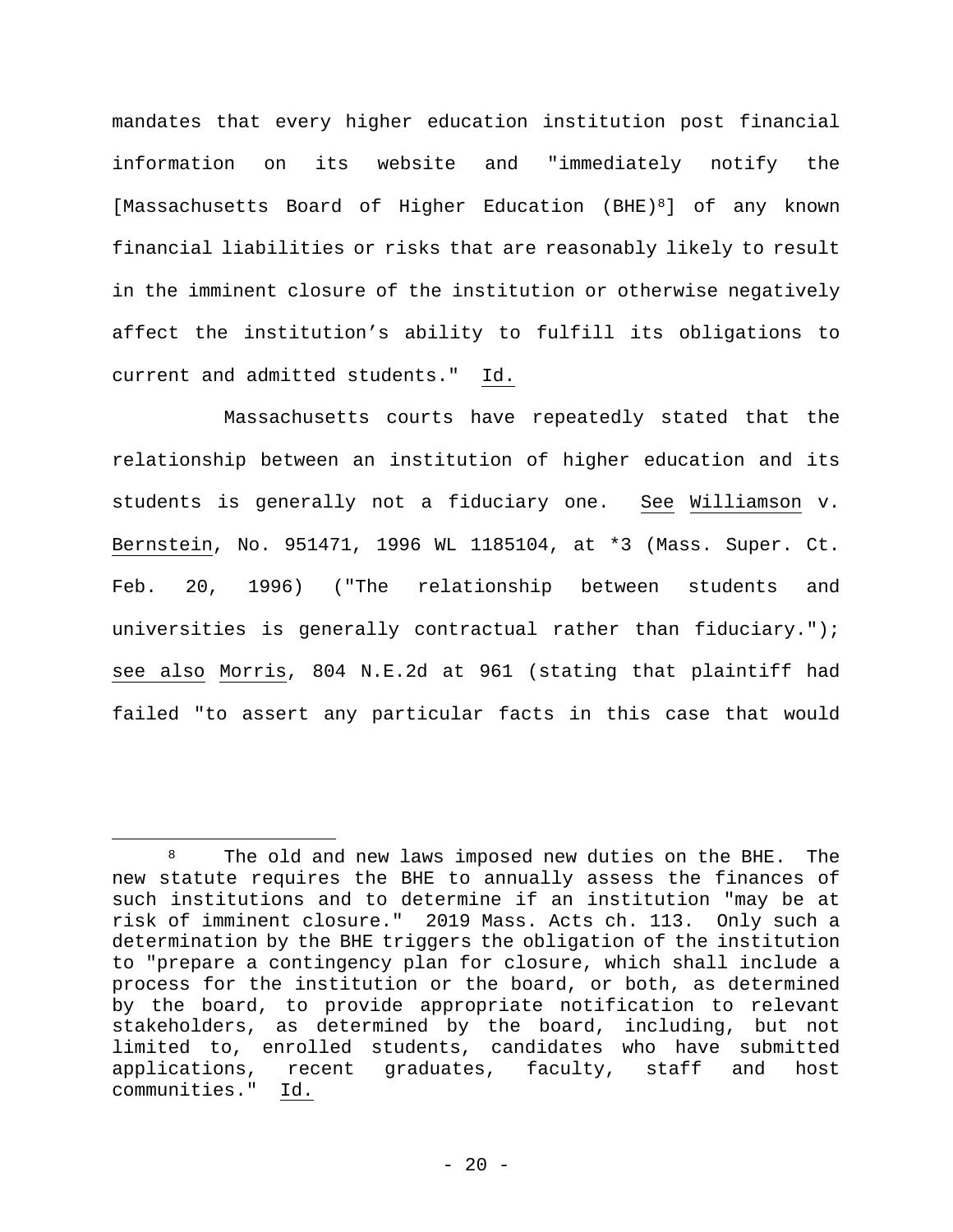warrant the imposition of a heightened duty upon [his university]").<sup>9</sup>

There is another reason the plaintiff students fail to state a breach of fiduciary duty claim. Whether viewed under the rubric of standing or some related doctrine, Massachusetts law restricts to the AGO the ability to pursue claims of mismanagement of charitable organizations. See Mass. Gen. Laws ch. 12, § 8 ("The attorney general shall enforce the due application of funds given or appropriated to public charities within the commonwealth and prevent breaches of trust in the administration thereof."). The SJC has said:

> The law has provided a suitable officer to represent those entitled to the beneficial interests in a public charity. It has not left it to individuals to assume this duty, or even to the court to select a person for its performance. Nor can it be doubted that such a duty can be more satisfactorily performed by one acting under official responsibility than by individuals, however honorable their character and motives may be.

<sup>9</sup> While the SJC has recently recognized duties in the context of particular individuals at colleges who fail to act reasonably to alleviate risk where they have knowledge of a student's high risk of suicide, no such facts are presented here. See Nguyen v. Mass. Inst. of Tech., 96 N.E.3d 128, 142 (Mass. 2018). In Nguyen, the SJC recognized that a college has a special relationship with a student and a corresponding duty to take reasonable measures to prevent suicide in narrow circumstances. Id. Nguyen does not address the presence of a fiduciary duty between a college and its entire student body nor does it say anything about whether this special relationship could "give rise to a fiduciary duty," as the plaintiffs argue.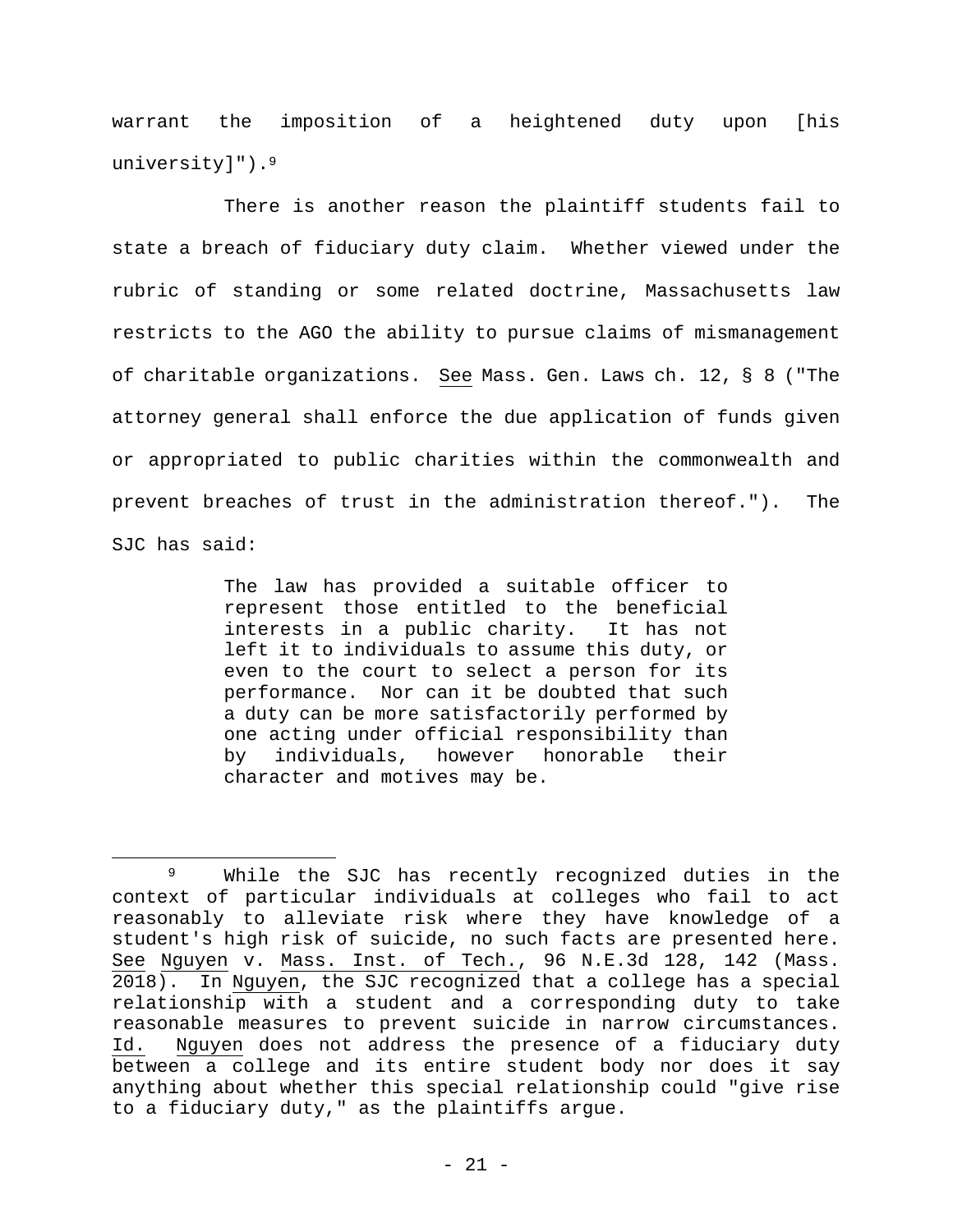Weaver v. Wood, 680 N.E.2d 918, 922 (Mass. 1997) (quoting Burbank v. Burbank, 25 N.E. 427, 428 (Mass. 1890)). And there is no plausible argument that the claims advanced here fall within any special standing exception articulated by the Massachusetts Appeals Court in Harvard Climate Justice Coalition v. President and Fellows of Harvard College. 60 N.E.3d 380, 382-83 (Mass. App. Ct. 2016) (concluding that student plaintiffs lacked standing to pursue claims that charitable organization had been mismanaged because they "fail[ed] to show that they [had] been accorded a personal right in the management or administration of [the school's] endowment that is individual to them or distinct from the student body or public at large").<sup>10</sup>

#### B. No Claim of Violation of Privacy Was Stated

 $\overline{a}$ 

 Next, the plaintiffs argue that the district court erred in dismissing their violation of privacy claim under ch. 214, § 1B. They argue that the issue of whether the records transfer was "reasonable" because it had a "legitimate purpose" is a question of fact that should have gone to a jury. They rely on a distinction between UMass Amherst and UMass Dartmouth and argue that UMass Dartmouth could not have received the records pursuant to a "closing plan" or at the AGO's direction because it received the

<sup>10</sup> We reject any argument that the plaintiffs lack Article III standing. It is clear that the plaintiffs have sufficiently alleged injury to have Article III standing.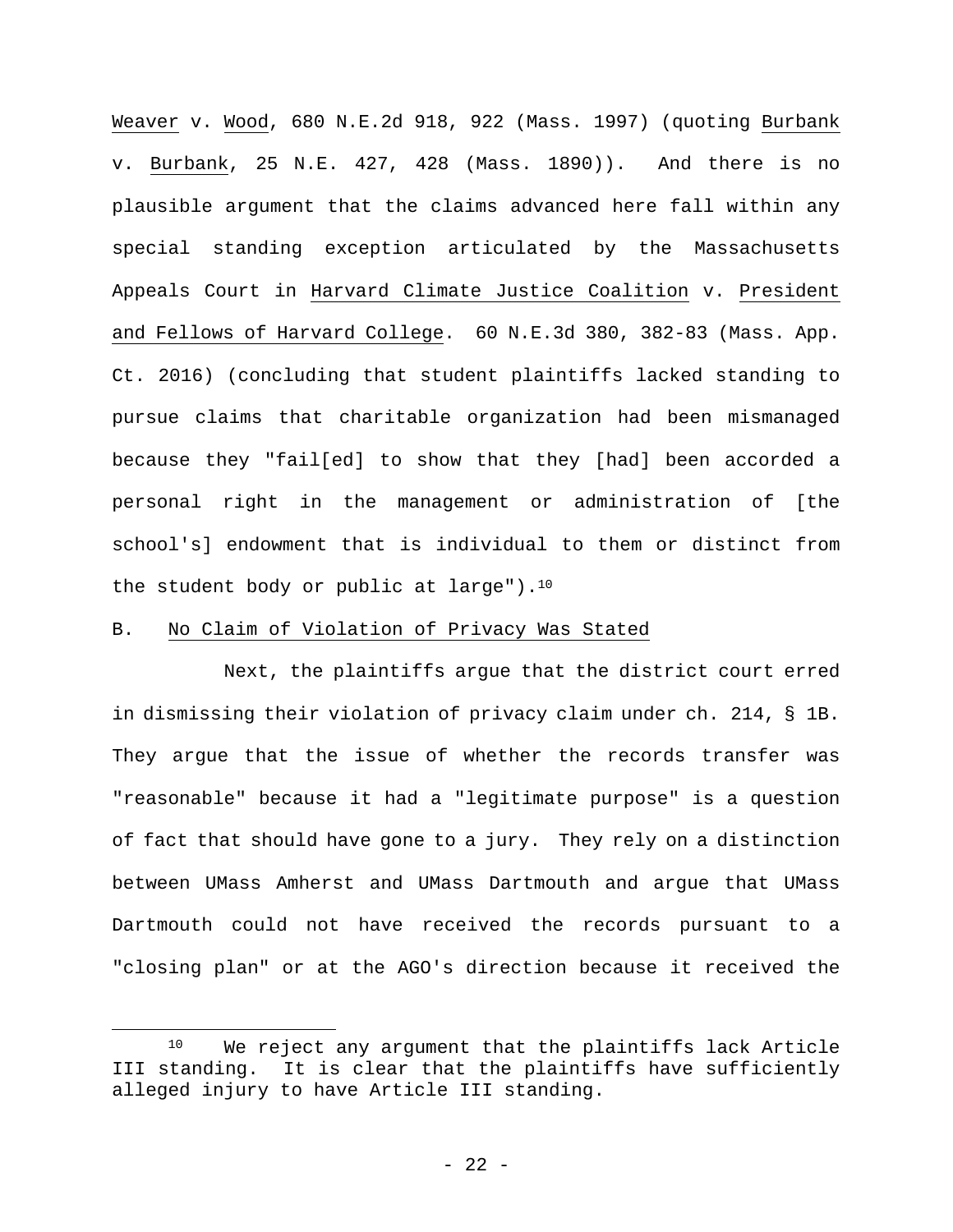records before the AGO coordinated a plan for Mount Ida's closing. Further, UMass Dartmouth was not the eventual successor "institution of record" for Mount Ida; rather, UMass Amherst fulfilled this role. Neither argument has merit.

"To sustain a claim for invasion of privacy [under G.L. c. 214, § 1B], the invasion must be both unreasonable and substantial or serious." Ortiz v. Examworks, Inc., 26 N.E.3d 165, 173 (Mass. 2015) (alteration in original) (quoting Nelson v. Salem State Coll., 845 N.E.2d 338, 348 (Mass. 2006)). While "[g]enerally, whether an intrusion qualifies as unreasonable, as well as either substantial or serious, presents a question of fact," Polay v. McMahon, 10 N.E.3d 1122, 1126 (Mass. 2014), the SJC has made clear that such claims may be dismissed if they fail to allege an actionable interference with privacy, see Ortiz, 26 N.E.3d at 173.

In Ortiz, the SJC affirmed the dismissal of the plaintiff's § 1B claim against the defendant-physician because another Massachusetts statute had authorized the defendant to perform the medical examination that the plaintiff had claimed violated his privacy. Id. at 173-74. The SJC cited Schlesinger v. Merrill Lynch, Pierce, Fenner & Smith, Inc., 567 N.E.2d 912, 915 (Mass. 1991), for the proposition that an "action [is] not [a] 'serious' or 'substantial' interference with privacy if, among other things, it had a legitimate business purpose." Ortiz, 26

- 23 -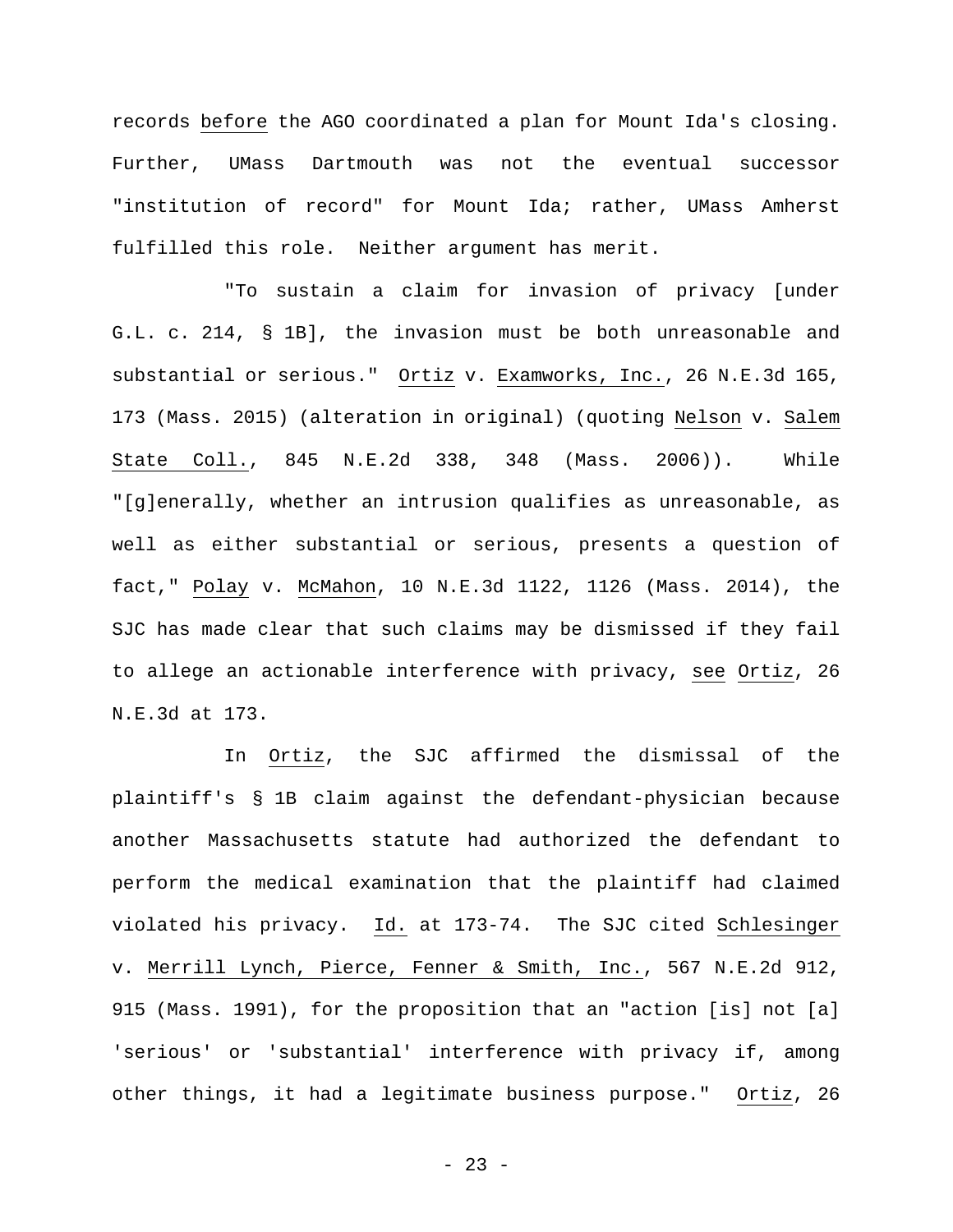N.E.3d at 173-74. The SJC concluded that "[b]ecause the examination was authorized under [the statute] the invasions of privacy associated with its taking place were 'justified.'" Id. at 174 (quoting Schlesinger, 567 N.E.2d at 914-15).

Here, the plaintiffs' own allegations establish there was a legitimate business purpose. As in Ortiz, the transfer of financial and academic information was "justified" because it was authorized under Massachusetts law. See 610 Mass. Code Regs. § 2.07(3)(f)(2). Massachusetts regulations require a closing institution "to safeguard the needs of students by organizing educational transfer opportunities, and ensuring the preservation of student records." Id. That purpose did not depend on there being a final closing plan in place. The transfer's purpose was to enable Mount Ida students to continue their educations at UMass and to preserve their student records.

We also reject the plaintiffs' argument that only UMass Amherst, not UMass Dartmouth, could receive their records. The University of Massachusetts is a state system with five campuses, and not a set of independent colleges. See Mass. Gen. Laws ch. 75, § 1 ("There shall be a University of Massachusetts, consisting of campuses to be maintained at Amherst, Boston, Dartmouth, Lowell, and Worcester, which shall continue as a public institution of higher learning . . . . ").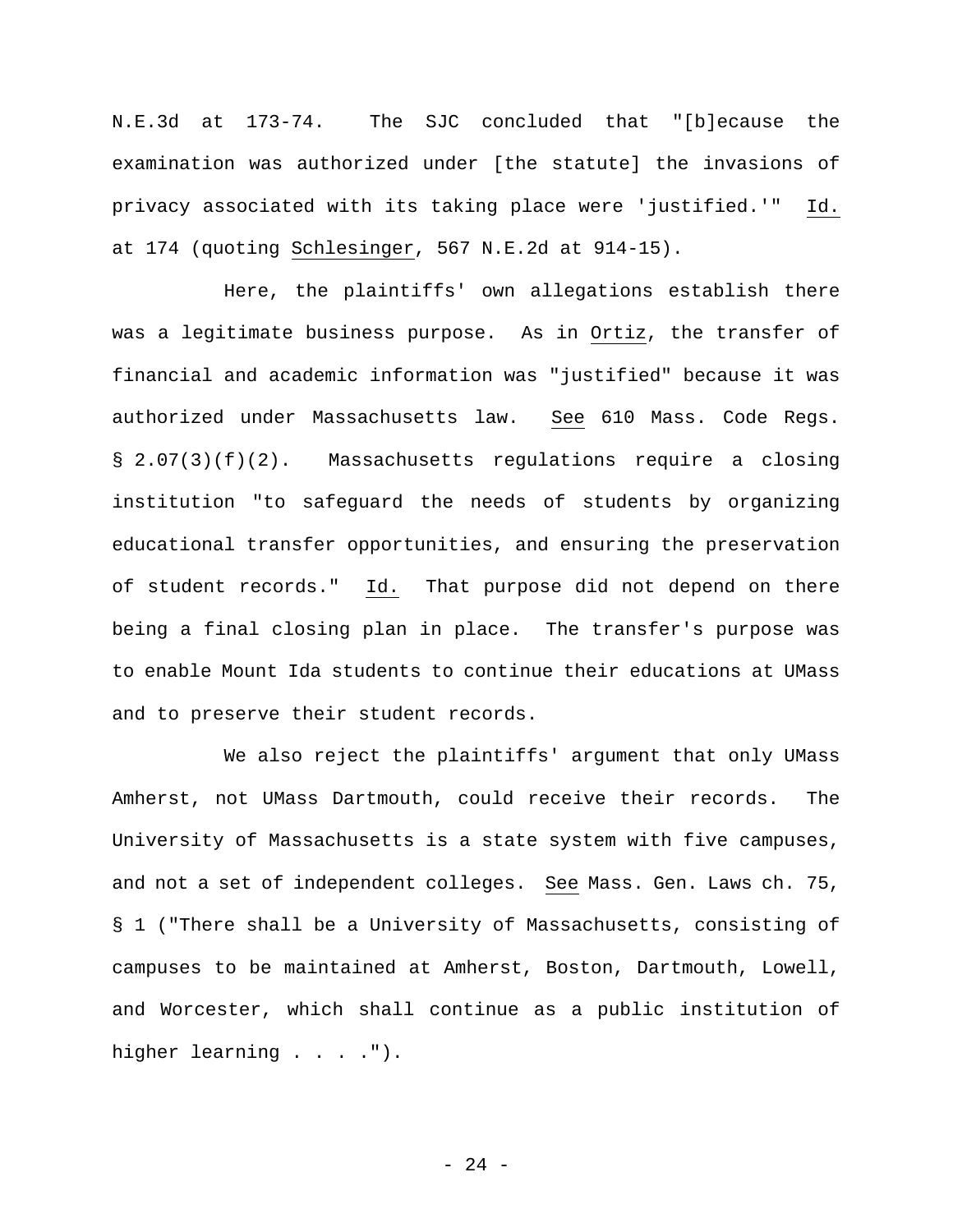## C. No Claims Were Stated for Fraud, Negligent Misrepresentation, or Fraud in the Inducement

 The plaintiffs challenge the dismissal of their fraud and misrepresentation claims, arguing that the defendants made "false and misleading statements" and committed fraud by omission by failing to disclose Mount Ida's financial distress.<sup>11</sup>

 For a claim of fraud, a plaintiff, among other requirements, "must establish that the defendant 'made a false representation of a material fact with knowledge of its falsity.'" Russell v. Cooley Dickinson Hosp., Inc., 772 N.E.2d 1054, 1066 (Mass. 2002) (quoting Danca v. Taunton Sav. Bank, 429 N.E.2d 1129, 1133 (Mass. 1982)). Negligent misrepresentation does not require that the defendant have "an intent to deceive or actual knowledge that a statement is false;" instead, it only requires that the defendant fail to exercise "reasonable care or competence in obtaining or communicating the information." Cumis Ins. Soc'y, Inc. v. BJ's Wholesale Club, Inc., 918 N.E.2d 36, 47-48 (Mass. 2009) (quoting Nycal Corp. v. KPMG Peat Marwick LLP., 688 N.E.2d 1368, 1371 (Mass. 1998)).

 The plaintiffs have failed to plead any false statement made by any of the defendants. They assert that the March 23, 2018, email announcing the end of the Lasell merger talks was false

<sup>11</sup> Like the district court, we do not reach the issue of whether the plaintiffs' fraud claims were subject to and met the requirements of Federal Rule of Civil Procedure 9(b).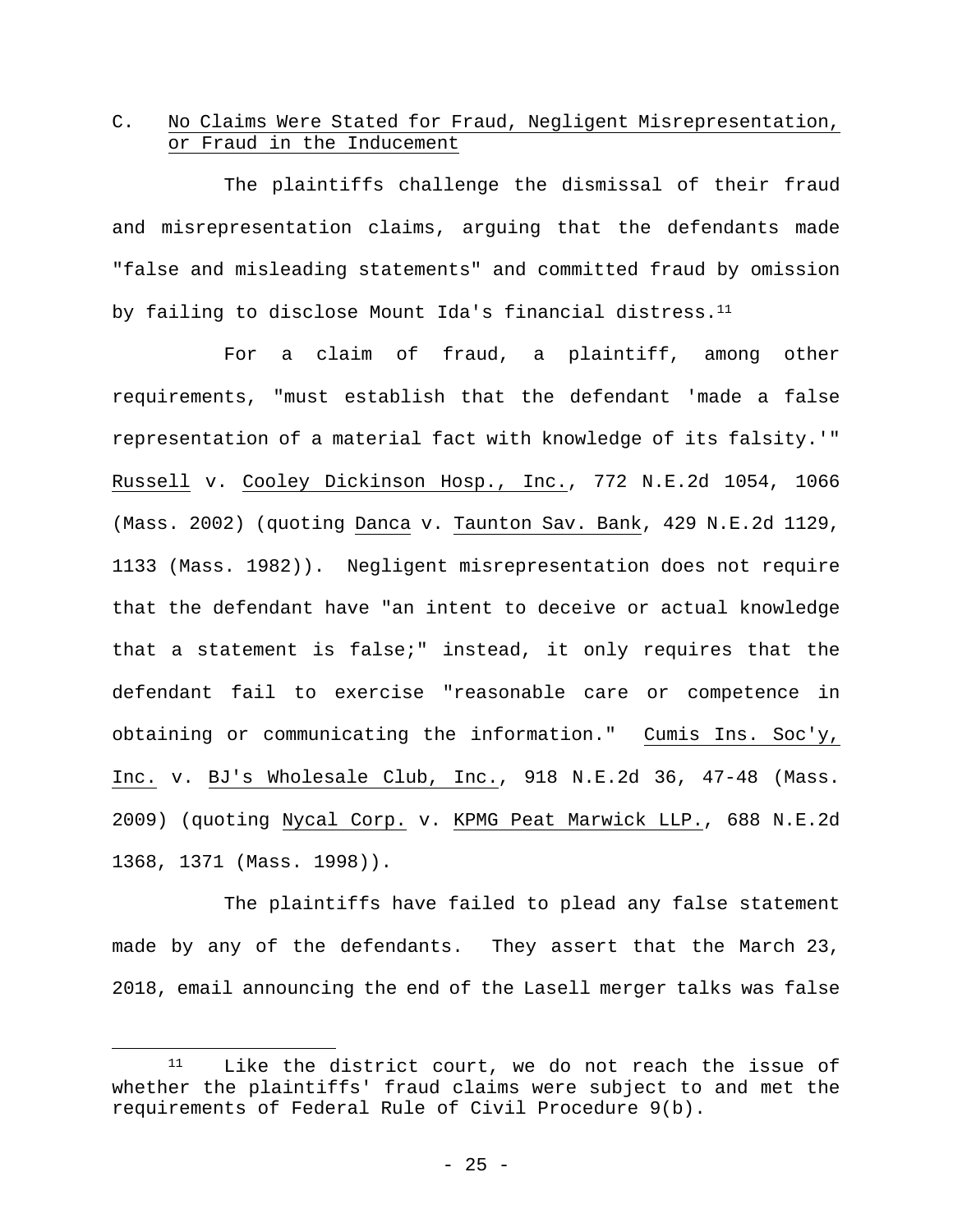because President Brown "announced that Mount Ida would remain a top 30 regional school." But contrary to the plaintiffs' characterization, President Brown's email actually stated that Mount Ida's gains over the past six years in enrollment and programmatic offerings had "caused the national ratings of the institution to rise to among the top 30 in the North Region as reported in the US News and World Report Rankings." This statement was not false. The statement was about a past rating. Additionally, none of the plaintiffs allege they relied on statements made by Brown between the March 23, 2018, email and the closing announcement two weeks later. Further, the plaintiffs point to no other statements by any of the defendants that were allegedly false.

 The plaintiffs' argument that their negligent misrepresentation claim does not fail lacks merit. Negligent misrepresentation still requires a false statement by the defendants. Id. at 48.

The plaintiffs have also failed to plausibly allege fraud by omission. The plaintiffs allege that despite "facing imminent failure, the defendants were variably touting the college's viability to current and prospective students." "Fraud by omission requires both concealment of material information and a duty requiring disclosure." Sahin v. Sahin, 758 N.E.2d 132, 138 n.9 (Mass. 2001). Further, "[f]ragmentary information may be as

- 26 -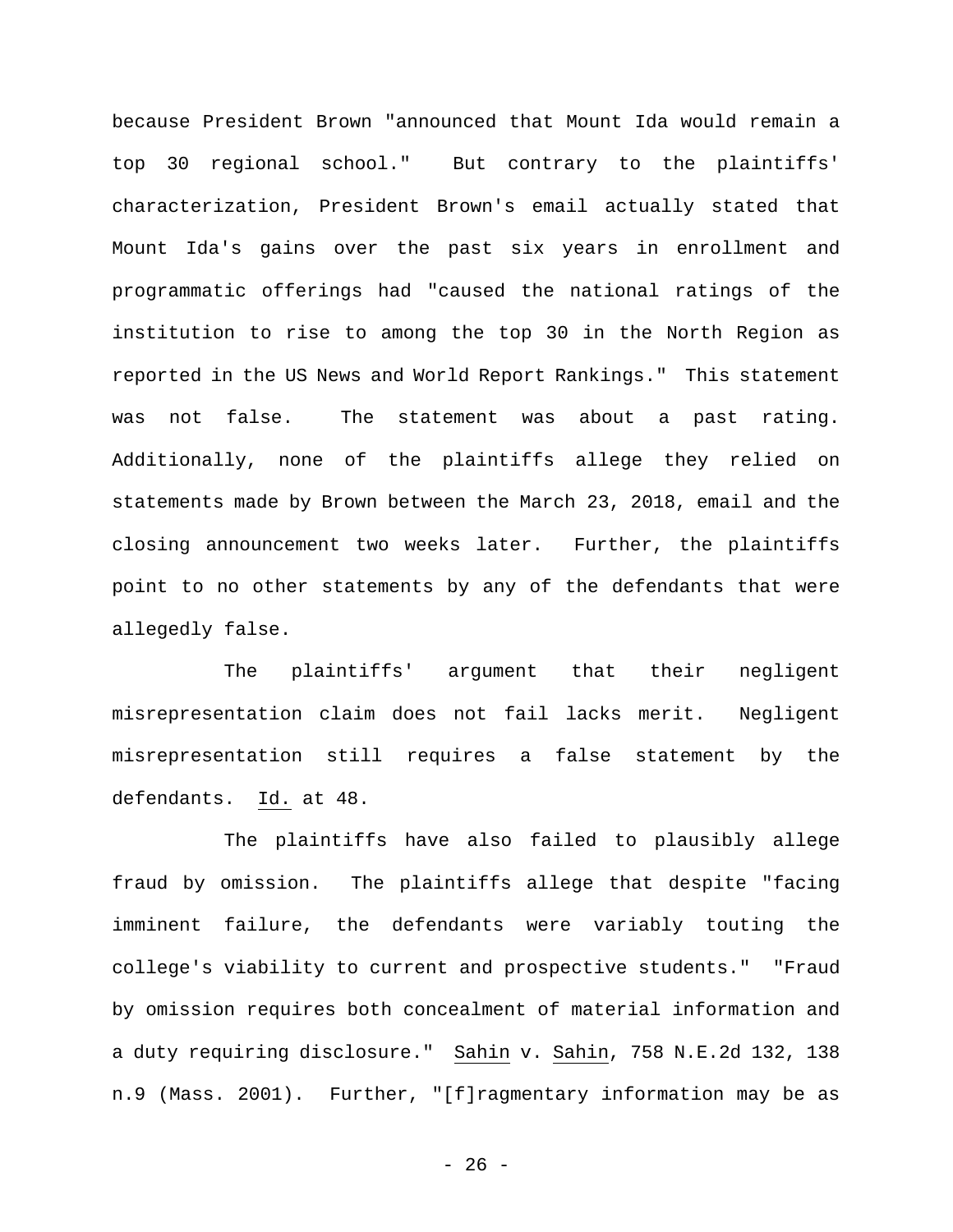misleading as active misrepresentation, and half-truths may be as actionable as whole lies." Kannavos v. Annino, 247 N.E.2d 708, 711-12 (Mass. 1969).

But here there were no half-truths, nor was there a duty to disclose. The plaintiffs have not identified any statements by the defendants about Mount Ida's financial situation that could be construed as half-truths. In Mount Ida's audited financial information, the defendants accurately reported that Mount Ida had operated at a deficit in 2014, 2015, and 2016. Further, President Brown's statement about Mount Ida's ranking was not forwardlooking, and only reported a fact about Mount Ida's current standing.<sup>12</sup>

Further, the plaintiffs have failed to plausibly allege that any of the defendants had a duty to disclose this information. They rely on Knapp v. Neptune Tower Associates, 892 N.E.2d 820 (Mass. App. Ct. 2008), which stated that a duty to disclose arises where "(i) there is a fiduciary or other similar relation of trust and confidence, (ii) there are matters known to the speaker that he knows to be necessary to prevent his partial or ambiguous statement of the facts from being misleading, or (iii) the nondisclosed fact is basic to, or goes to the essence of, the

<sup>12</sup> Further, the 2017 Self-Study, which was directed at NEASC and was not a statement to students, stated that Mount Ida had been operating at a deficit and would continue to do so until 2021.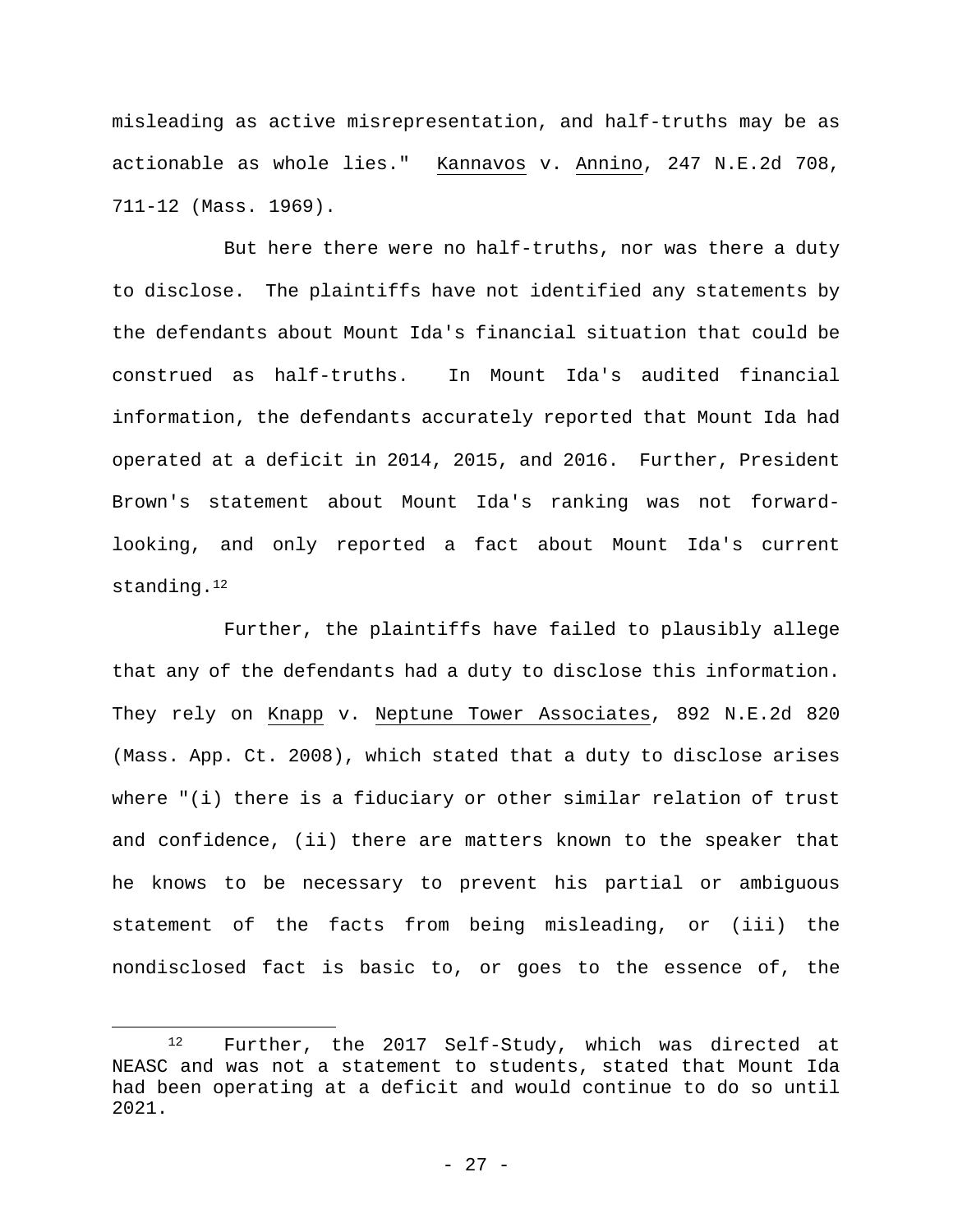transaction." Id. at 824. As said, there was no fiduciary duty here. Further, none of the defendants made a "partial or ambiguous" statement about Mount Ida's finances. Finally, Mount Ida's financial distress did not go to the essence of the transaction. Here, the essence of the transaction with the students was that the students would receive a semester of education in exchange for a semester of tuition. Mount Ida's financial distress did not impact this transaction, as the students did receive a semester of education before the school closed.

#### D. No Breach of Contract Claim Was Pleaded

 $\overline{a}$ 

 The plaintiffs assert that the district court erred because they plausibly "pled a breach of either the implied or express contractual agreements between the students and the college."13

Under Massachusetts law, the elements of a breach of contract claim are that "there was an agreement between the parties; the agreement was supported by consideration; the plaintiff was ready, willing, and able to perform his or her part of the contract; the defendant committed a breach of the contract; and the plaintiff suffered harm as a result." Bulwer v. Mount

<sup>13</sup> We reject the plaintiffs' assertion that the district court applied the wrong pleading standard by stating that the plaintiffs' contract claim failed for "lack of specificity." The district court correctly laid out the plausibility standard at the beginning of its decision and was simply stating that the amended complaint failed to allege any specific details about the claim.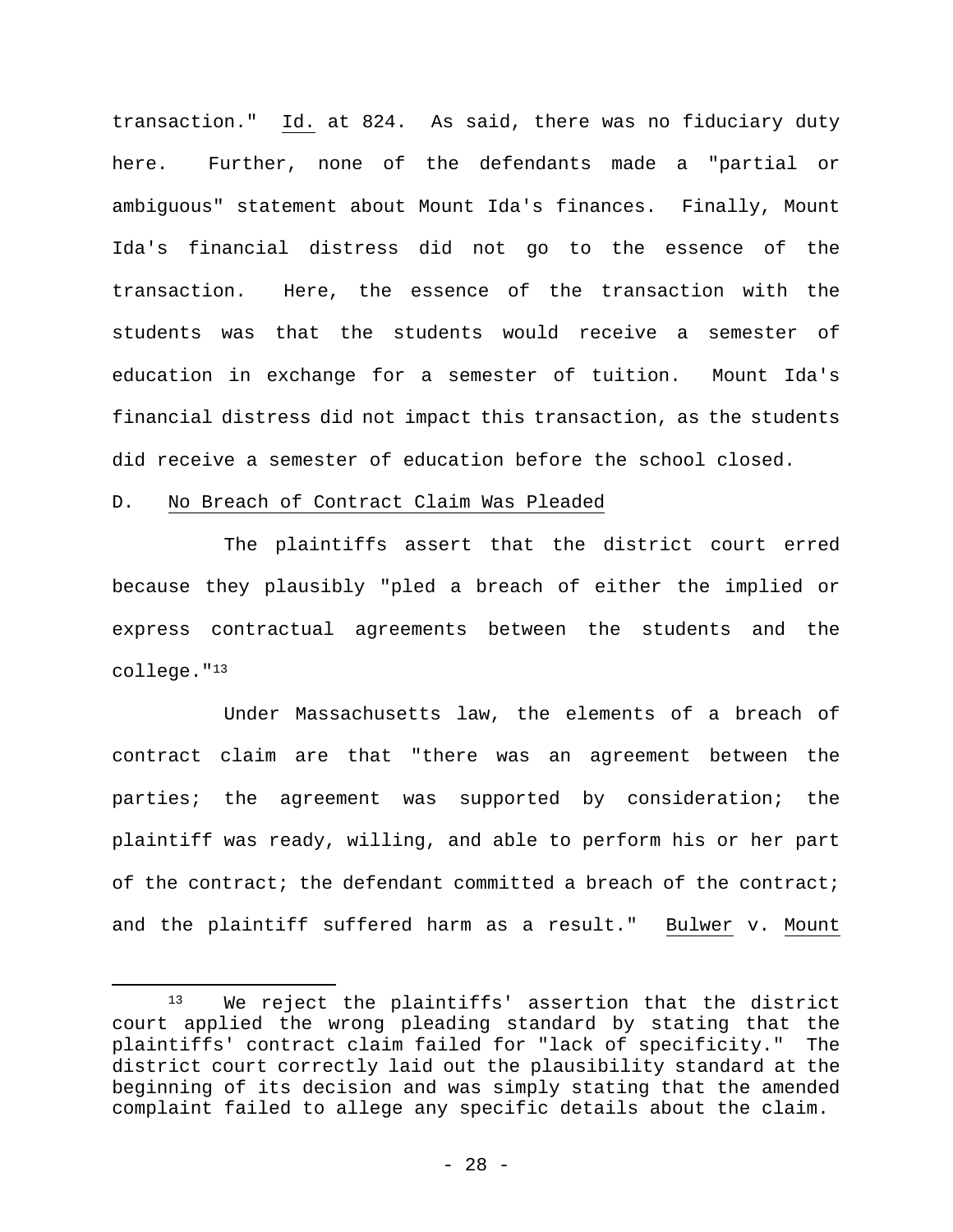Auburn Hosp., 46 N.E.3d 24, 39 (Mass. 2016). Further, "[i]n the absence of an express agreement, a contract implied in fact may be found to exist from the conduct and relations of the parties." Sullivan v. O'Connor, 961 N.E.2d 143, 153 (Mass. App. Ct. 2012) (quoting LiDonni, Inc. v. Hart, 246 N.E.2d 446, 449 (Mass. 1969)). "[I]t is essential to state with 'substantial certainty' the facts showing the existence of the contract and the legal effect thereof." Tel. Answering Serv. of Bos., Inc. v. New Eng. Tel. & Tel. Co., 267 N.E.2d 918, 919 (Mass. 1971) (quoting Pollock v. New Eng. Tel. & Tel. Co., 194 N.E. 133, 136 (Mass. 1935)).

 The plaintiffs' contract pleadings were that they "applied for admission to Mount Ida," they were each accepted, and that "a contract was formed." It does not allege the terms of any such contract or that specific terms required earlier disclosure of the closing. The amended complaint also makes passing reference to enrollment deposits and the fact that students gave up the chance to enroll at other schools by choosing Mount Ida but fails to explain how these actions formed an express or implied contract which obliged Mount Ida to provide earlier notice of its difficulties to its students than it did. We agree that there was insufficient specificity. And there is no dispute that Mount Ida delivered a semester of education before it closed, if those were the terms of any contract. These allegations do not plausibly allege a breach of implied contract, let alone an express contract,

- 29 -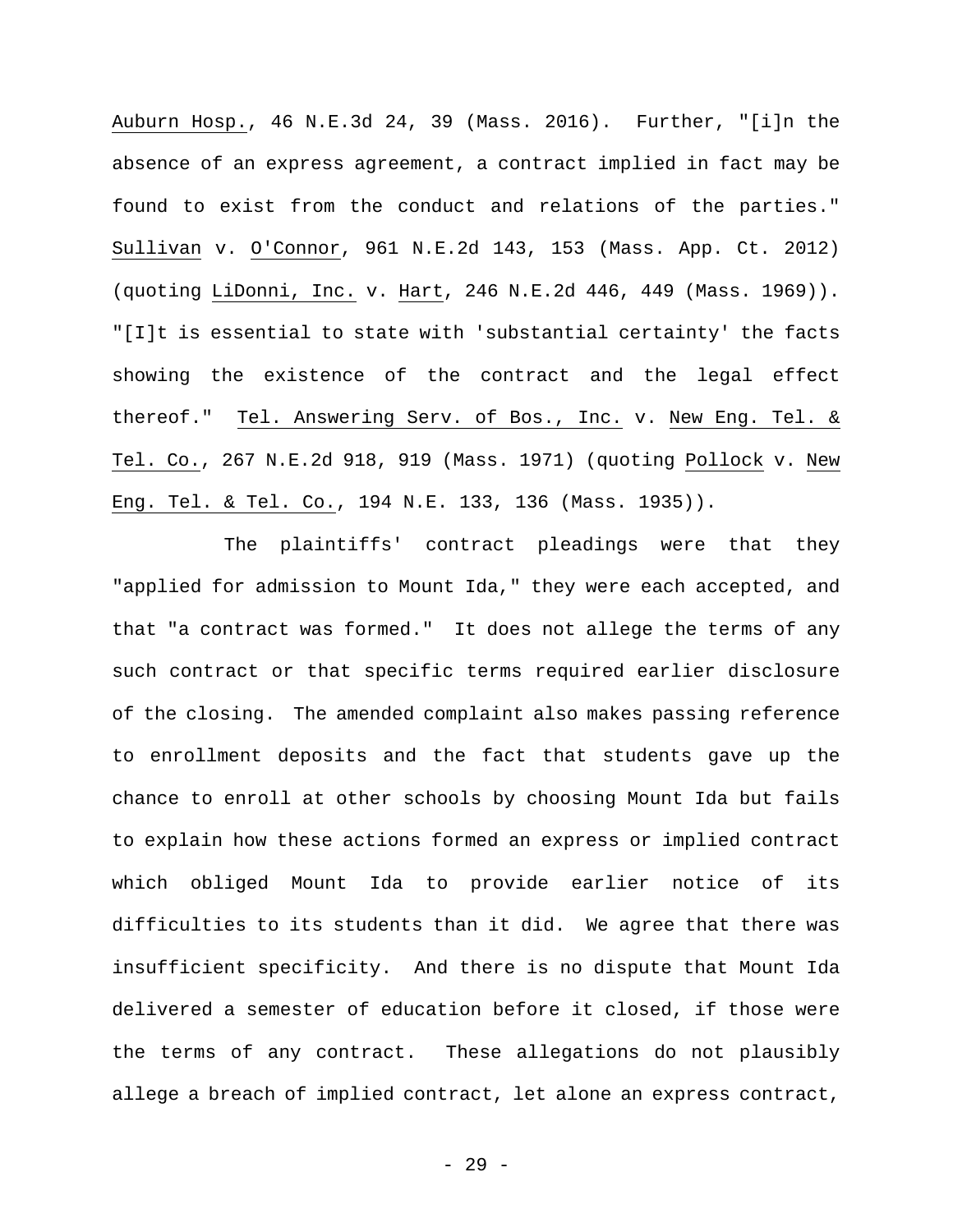that the college contracted to give earlier notice than it did or that there was a contract for four years of education in exchange for only one semester of tuition.<sup>14</sup>

#### E. The Chapter 93A Violation Claim Was Properly Dismissed

 Finally, the plaintiffs argue that the district court erred in concluding that the allegedly deceptive actions the defendants took were in service of Mount Ida's core educational mission and so were not in "trade or commerce," as required by ch. 93A, § 2(a). They assert that a "factual inquiry" is required to resolve such a claim and that the district court "cannot conduct such a detailed factual inquiry during the . . . motion to dismiss stage."

 Chapter 93A makes unlawful "[u]nfair methods of competition and unfair or deceptive acts or practices in the conduct of any trade or commerce." Mass. Gen. Laws ch. 93A, § 2(a). It is well established law that while "[a]n entity's 'status as a charitable corporation is not . . . dispositive of the issue whether ch. 93A applies[,]' . . . [i]n most

1

<sup>14</sup> The plaintiffs also assert that the defendants breached the implied duty of good faith and fair dealing. The plaintiffs' conclusory allegations also fail to state such a claim. See A.L. Prime Energy Consultant, Inc. v. Mass. Bay Transp. Auth., 95 N.E.3d 547, 561 (Mass. 2018) ("Simply put, 'the implied covenant of good faith and fair dealing cannot create rights and duties that are not already present in the contractual relationship.'" (quoting Eigerman v. Putnam Invs., Inc., 877 N.E.2d 1258, 1265 (Mass. 2007))).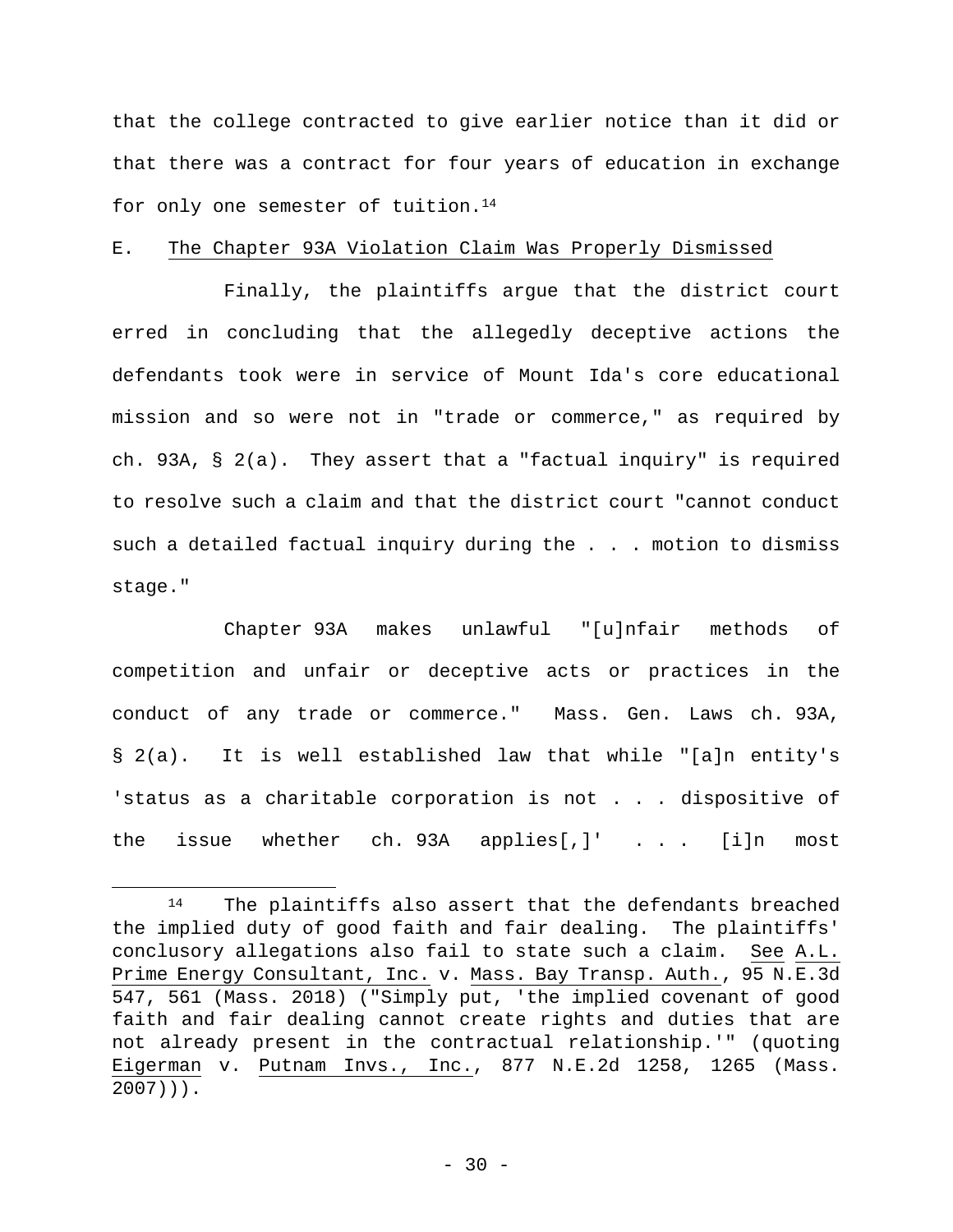circumstances, a charitable institution will not be engaged in trade or commerce when it undertakes activities in furtherance of its core mission." Linkage Corp. v. Trs. of Bos. Univ., 679 N.E.2d 191, 207-09 (Mass. 1997) (quoting Planned Parenthood Fed'n of Am. v. Problem Pregnancy of Worcester, Inc., 498 N.E.2d 1044, 1051 (Mass. 1986)). Such claims may properly be dismissed for failing plausibly to allege that the defendant is engaged in trade or commerce. See Poznik v. Mass. Med. Prof. Ins. Ass'n, 628 N.E.2d 1, 3-4 (Mass. 1994).

Indeed, the Linkage court stressed the broad meaning of the term education, as distinguished from "trade or commerce" in footnote thirty-six:

> We have given broad meaning to the term "education" in order to implement legislative goals and to allow education reasonable freedom to develop, and we have held that vocational and technical teaching and courses constitute education. See, e.g., Assessors of Bos. v. Garland Sch. of Home Making, 6 N.E.2d 374, 386 (Mass. 1937) (instruction in homemaking skills is educational); Mount Hermon Boys' Sch. v. Gill, 13 N.E. 354, 358 (Mass. 1887) (for purposes of statute exempting educational property from taxation, education includes teaching practical skills). As Justice Knowlton phrased the concept of education, "according to one of Webster's definitions," in the Mount Hermon decision, "[t]o educate . . . is to prepare and fit for any calling or business, or for activity and usefulness in life." Id. at 357.

Linkage, 679 N.E.2d at 208 n.36 (alterations in original) (internal quotation marks omitted).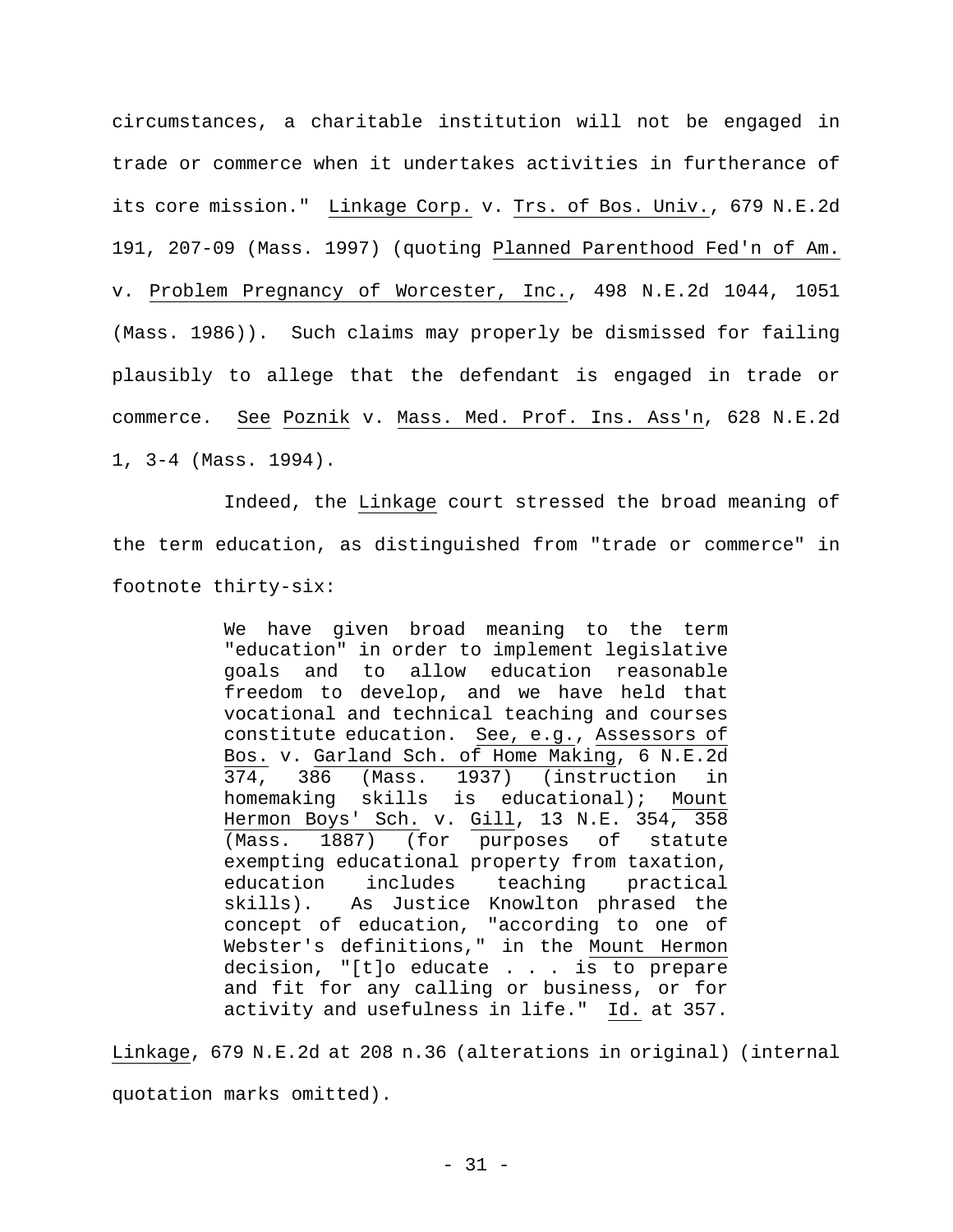This case does not fall within the exception to the normal rule recognized in Linkage. Linkage was a suit not brought by students at BU complaining about their education, and that fact alone makes Linkage distinguishable. Id. at 195. Rather the suit was brought by a private commercial company that had a contract to run an offsite training program at a conference center with BU, which was alleged to have been wrongfully terminated by BU. Id. at 195-96. The SJC held the jury had adequate evidence to find a breach of contract and that BU had benefitted from transactions done on its behalf by Linkage and could not therefore repudiate the contract. Id. at 202-05. It also upheld the trial judge's conclusion that ch. 93A, § 11 applied because the two parties' transaction was "of a commercial nature" and the parties were acting in a business context and BU was engaged in "trade or commerce" in its operation of the conference center. Id. at 207- 08.

The SJC was careful to distinguish the BU facts from situations in which the defendant is, as here, a "statutorily mandated nonprofit" whose actions were "motivated by legislative mandate [and] not [for] business or personal reasons." Id. at 208 (quoting Poznik, 628 N.E.2d at 4). The factors considered by the SJC as to business context are as follows:

> The question whether a transaction occurs in a business context must be determined by the facts of each case. Begelfer v. Najarian*,* 409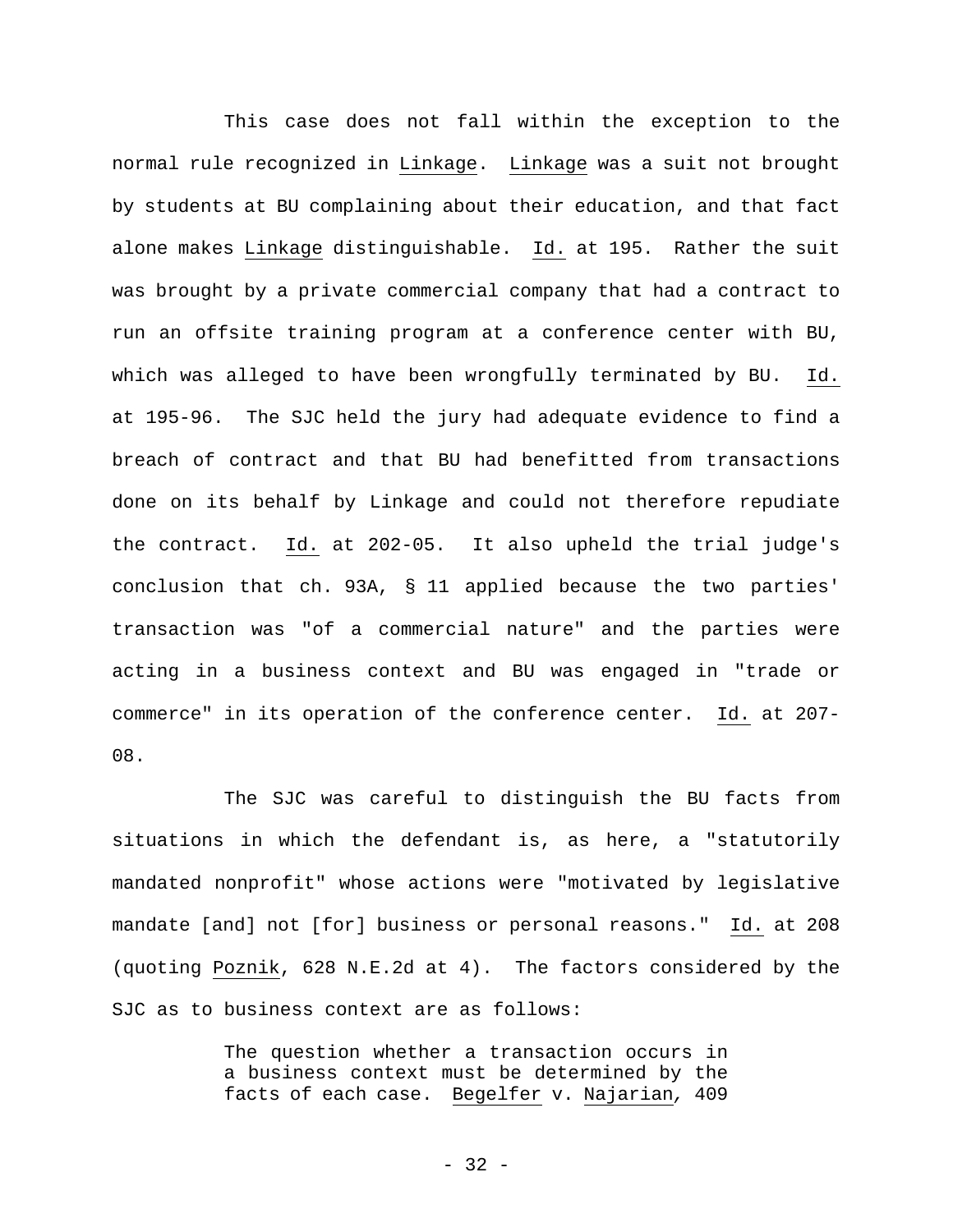N.E.2d 167, 176 (Mass. 1980). The factors we consider include "the nature of the transaction, the character of the parties and their activities, and whether the transaction was motivated by business or personal reasons." All Seasons Servs., Inc. v. Comm'r of Health & Hosps. of Bos.*,* 620 N.E.2d 778, 779 (Mass. 1993).

Poznik, 628 N.E.2d at 3. None of these factors permit a finding of business context here.

Certainly, the words "trade" and "commerce" in ch. 93A, § 1(b) do not traditionally mean the provision of education to students at a not-for-profit college. See Planned Parenthood, 498 N.E.2d at 1052.

The plaintiffs argue that the defendants violated ch. 93A by failing to follow through on the Lasell merger, failing to disclose Mount Ida's financial distress, and by transferring their financial and academic information to UMass Dartmouth. But what the plaintiffs allege to be actionable were all activities taken in furtherance of Mount Ida's charitable mission of education.15 Unlike in Linkage where BU possessed a "business motivation[]" to create a new revenue stream with a business partner, 679 N.E.2d at 209, Mount Ida's allegedly actionable activities involved directly encouraging students to attend Mount

<sup>&</sup>lt;sup>15</sup> The fact that Mount Ida may sell a small amount of merchandise with the school's name is distinct from the question here of whether statements directly related to attracting students are actionable under ch. 93A.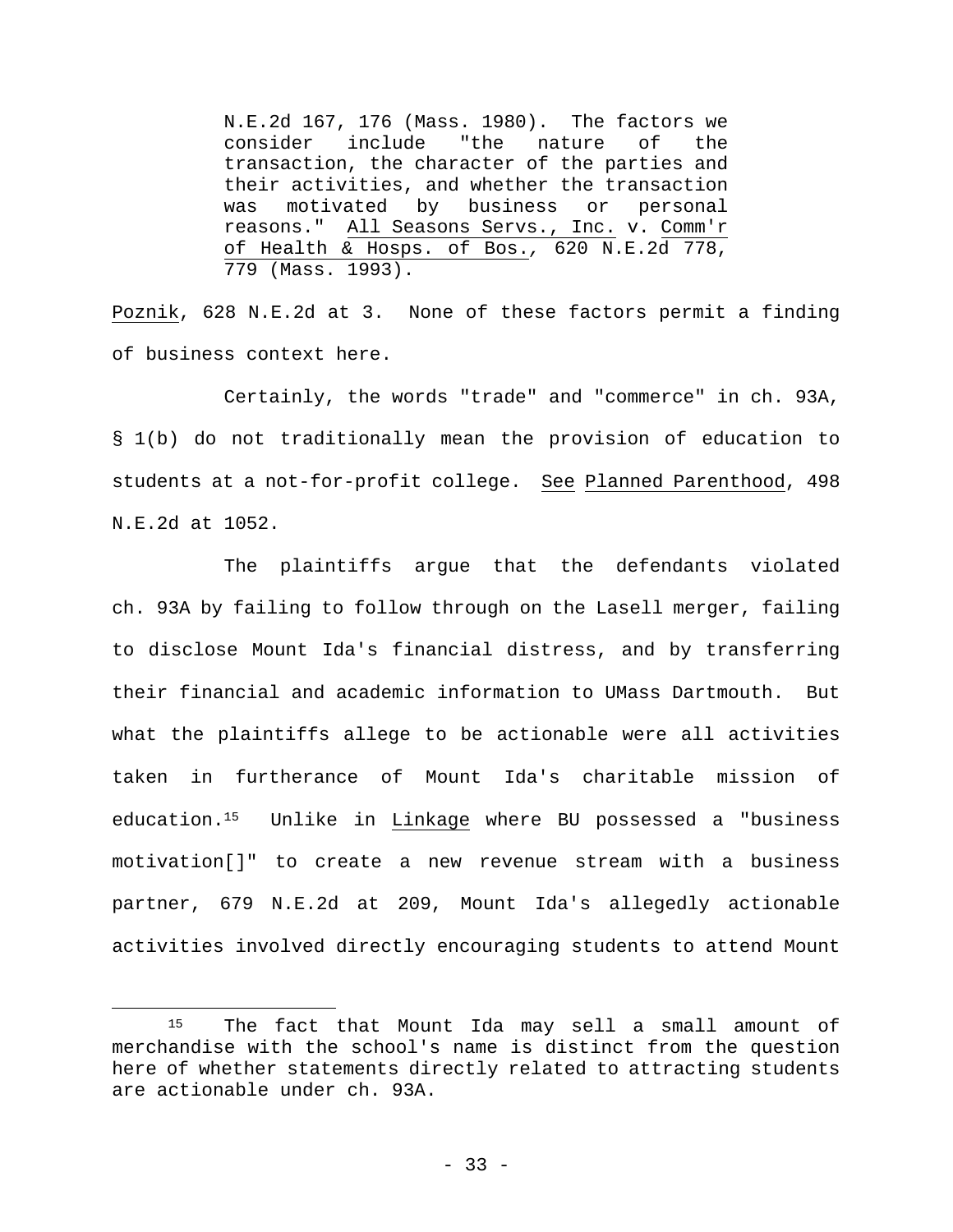Ida so that they could receive an education and ensuring that Mount Ida students could continue their educations after Mount Ida's closing.

The plaintiffs' argument that the phrase "advertising . . . of any services" in the text of ch. 93A, § 1(b) means that they state a ch. 93A claim as to services provided by a not-forprofit has been squarely rejected by the SJC. See Planned Parenthood, 498 N.E.2d at 1050-51 (determining that a charitable corporation, which had engaged in advertising of its services, was not engaged in trade or commerce).

It is true that the BHE regulations, 610 Mass. Code Regs.  $\S$  2.07(3)(g)(2), state that "[t]he educational institution shall not engage in untrue and misleading advertisements which are otherwise prohibited by [ch. 93A]." But the plaintiffs do not and could not argue this regulation adds to the requirements of ch. 93A as set forth by the legislature and the courts.

And there is even stronger reason to conclude that Massachusetts has not authorized a private right of action under ch. 93A for these types of actions by a nonprofit school. Regulation of not-for-profit colleges as to such matters as timing of notice of closing has been assigned to the Massachusetts BHE. See Mass. Gen. Laws ch. 69, § 30A; see also 610 Mass. Code Regs. §§ 2.01-2.14.